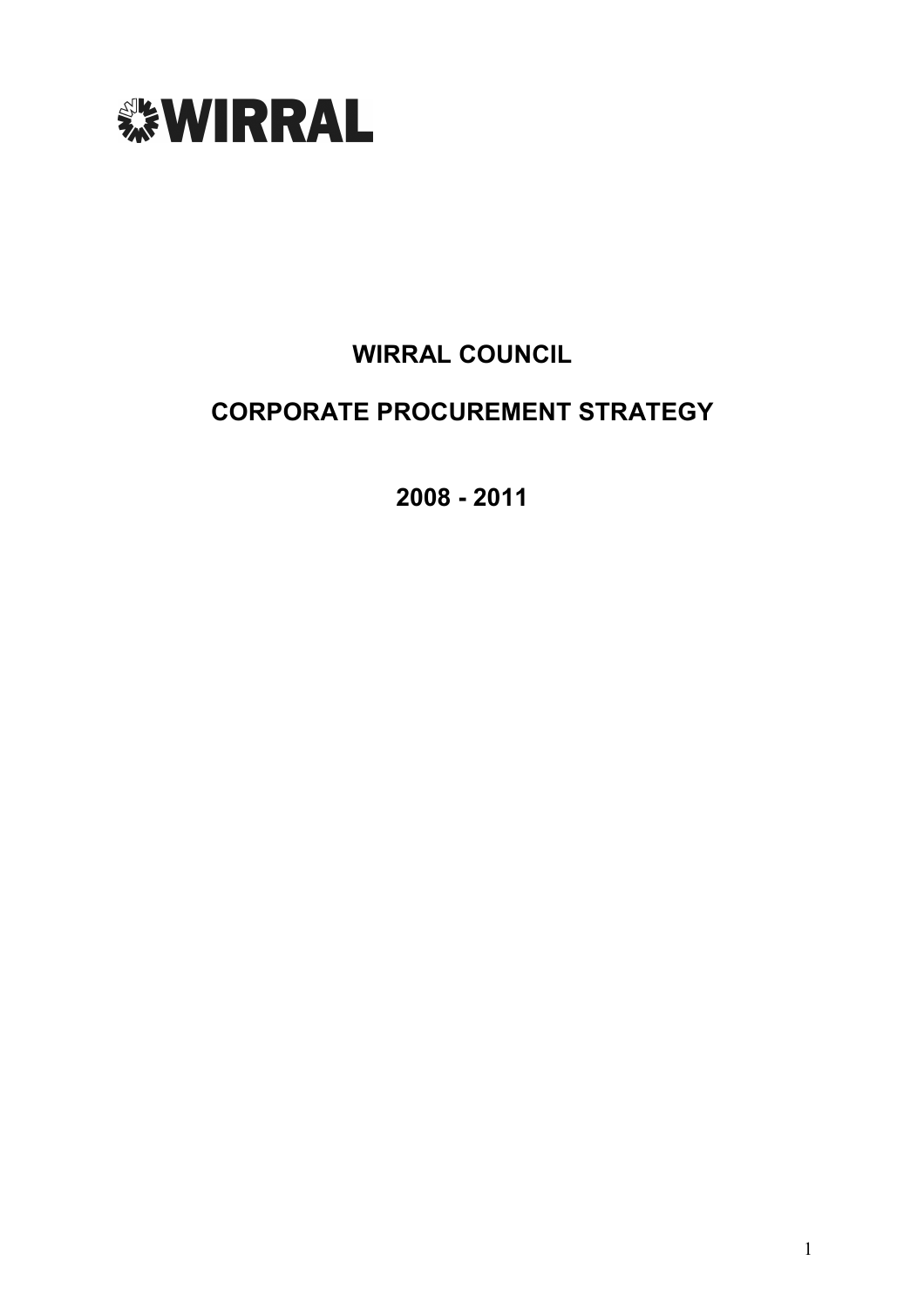### **CONTENTS**

|                                                  |                                      |                                                                                                                                                                                                                                                                                                                                                                                                                                                                                                                                                                                                                                           | Page                                                                                                          |
|--------------------------------------------------|--------------------------------------|-------------------------------------------------------------------------------------------------------------------------------------------------------------------------------------------------------------------------------------------------------------------------------------------------------------------------------------------------------------------------------------------------------------------------------------------------------------------------------------------------------------------------------------------------------------------------------------------------------------------------------------------|---------------------------------------------------------------------------------------------------------------|
| 1.                                               |                                      | Introduction                                                                                                                                                                                                                                                                                                                                                                                                                                                                                                                                                                                                                              | 3                                                                                                             |
| 2.                                               |                                      | What is Procurement?                                                                                                                                                                                                                                                                                                                                                                                                                                                                                                                                                                                                                      | 3                                                                                                             |
| 3.                                               |                                      | <b>Procurement Objectives</b>                                                                                                                                                                                                                                                                                                                                                                                                                                                                                                                                                                                                             | 4                                                                                                             |
| 4.                                               |                                      | The Importance of Procurement in Achieving the<br><b>Council's Corporate Objectives</b>                                                                                                                                                                                                                                                                                                                                                                                                                                                                                                                                                   | 5                                                                                                             |
| 5.                                               |                                      | Organisation of the Procurement Function                                                                                                                                                                                                                                                                                                                                                                                                                                                                                                                                                                                                  | 8                                                                                                             |
| 6.                                               |                                      | <b>Key Elements of Procurement</b>                                                                                                                                                                                                                                                                                                                                                                                                                                                                                                                                                                                                        | 8                                                                                                             |
|                                                  | 6.1.<br>6.3.<br>6.4.<br>6.5.<br>6.9. | <b>Option Appraisal</b><br>6.2. Trading Powers<br><b>Monitoring Arrangements</b><br><b>Regulation of Procurement</b><br><b>Works Contracts</b><br>6.6. Project Management and Gateway Procedures<br>6.7. e-Procurement<br>6.8. Workforce Matters<br>Partnership Approach<br>6.10. Environmental/Sustainability Considerations<br>6.11. Equal Opportunities and Valuing Diversity<br>6.12. Risk Management<br>6.13. Procurement Expertise and Operational Procedures<br>6.14. Procurement Forward Plan and Contracts Register<br>6.15. Schools and Procurement<br>6.16. Openness, Fairness and Transparency<br>6.17 Performance Management | 8<br>9<br>$\boldsymbol{9}$<br>9<br>10<br>10<br>10<br>10<br>11<br>11<br>12<br>13<br>14<br>14<br>14<br>15<br>15 |
| 7.                                               |                                      | Monitoring Implementation of this Strategy                                                                                                                                                                                                                                                                                                                                                                                                                                                                                                                                                                                                | 15                                                                                                            |
| 8.                                               |                                      | <b>Complementary Documents</b>                                                                                                                                                                                                                                                                                                                                                                                                                                                                                                                                                                                                            | 16                                                                                                            |
|                                                  |                                      | <b>Appendix A - Procurement Key Priorities</b>                                                                                                                                                                                                                                                                                                                                                                                                                                                                                                                                                                                            | 17                                                                                                            |
| <b>Appendix B - Options for Service Delivery</b> |                                      |                                                                                                                                                                                                                                                                                                                                                                                                                                                                                                                                                                                                                                           | 26                                                                                                            |
|                                                  |                                      | <b>Appendix C - Complementary Documents</b>                                                                                                                                                                                                                                                                                                                                                                                                                                                                                                                                                                                               | 29                                                                                                            |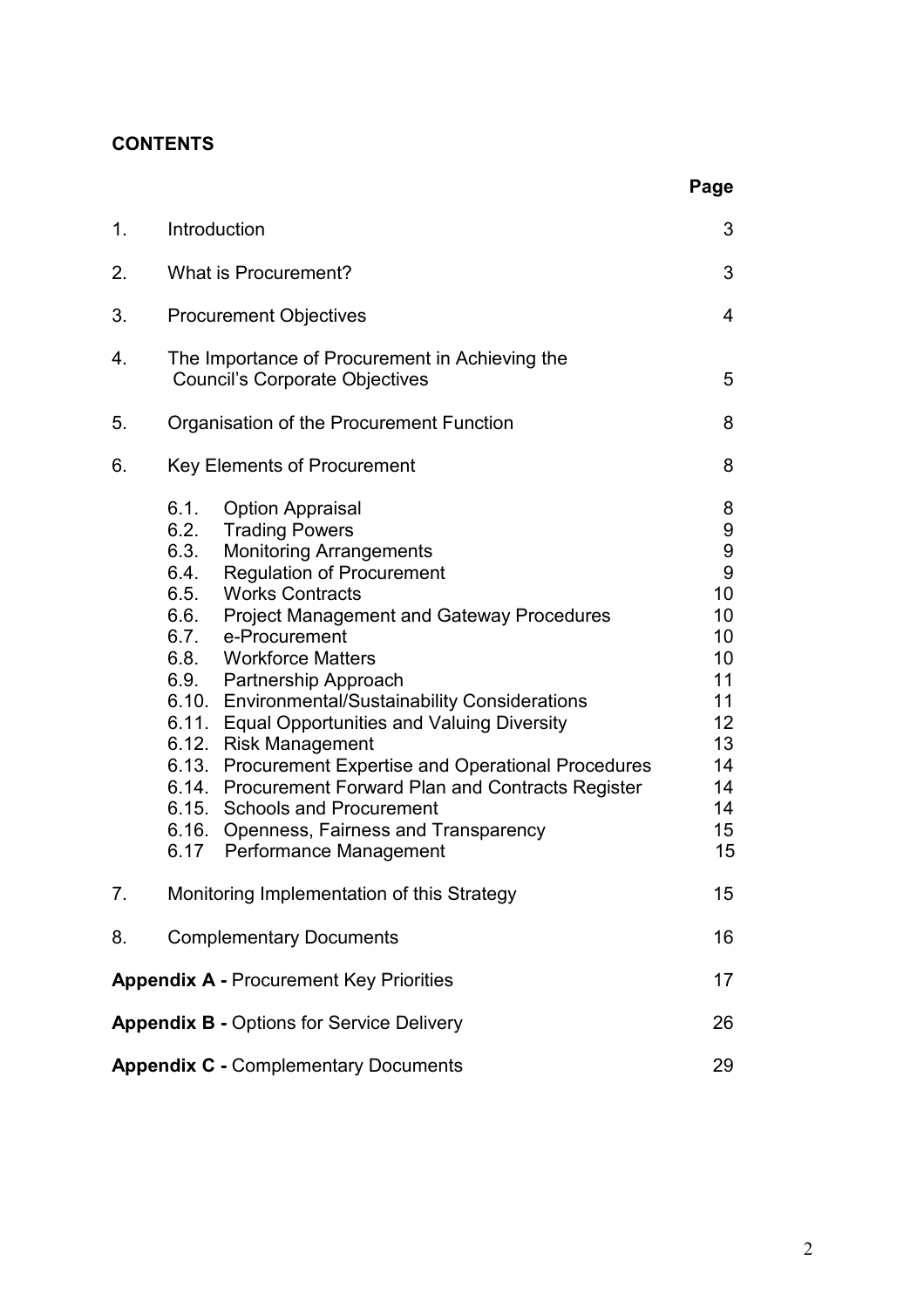#### 1. INTRODUCTION

1.1 The Council's vision as defined within the Corporate Plan is 'of a more prosperous and equal Wirral, enabling all communities and people to thrive and achieve their full potential'

To achieve this vision the Council has set out five objectives, they are:

- $\div$  To create more jobs, achieve a prosperous economy and regenerate Wirral.
- $\div$  To create a clean, pleasant, safe and sustainable environment.
- $\cdot$  To improve health and well being for all, ensuring people who require support are full participants in mainstream society.
- $\div$  To raise the aspirations of young people.
- v To create an excellent Council.
- 1.2 The Council's Corporate Plan 2008 -2011 states:

#### 'Implement our procurement strategy to ensure that services and goods are acquired economically and efficiently, and if advantageous, in partnership with others'

1.3 This strategy represents the Council's procurement aims and objectives for the next three years. During this time there will be a major review of procurement architecture across the region, which will be the first stage in a process of realignment and modernisation. This strategy will develop as the modernisation of procurement takes place and it will incorporate changes in procurement methods and techniques designed to meet the varying requirements of the Council in achieving its vision for the people of Wirral.

#### 2. WHAT IS PROCUREMENT?

- 2.1 Procurement is the process of managing the provision of supplies, services and works spanning the life cycle of the asset or service contract. 'Life cycle' is defined as being from the initial definition of the business need through to the end of the useful life of the asset or service contract.
- 2.2 The term 'procurement' covers broader issues than that of purchasing, buying or commissioning. It includes securing services and products that best meet the needs of users and the local community. This strategy provides a common framework within which Council procurement is managed.
- 2.3 The process involves options appraisal and the critical "make or buy" decision which will determine whether the Council provides the services 'in house' or from an external provider or through a joint public/private partnership arrangement.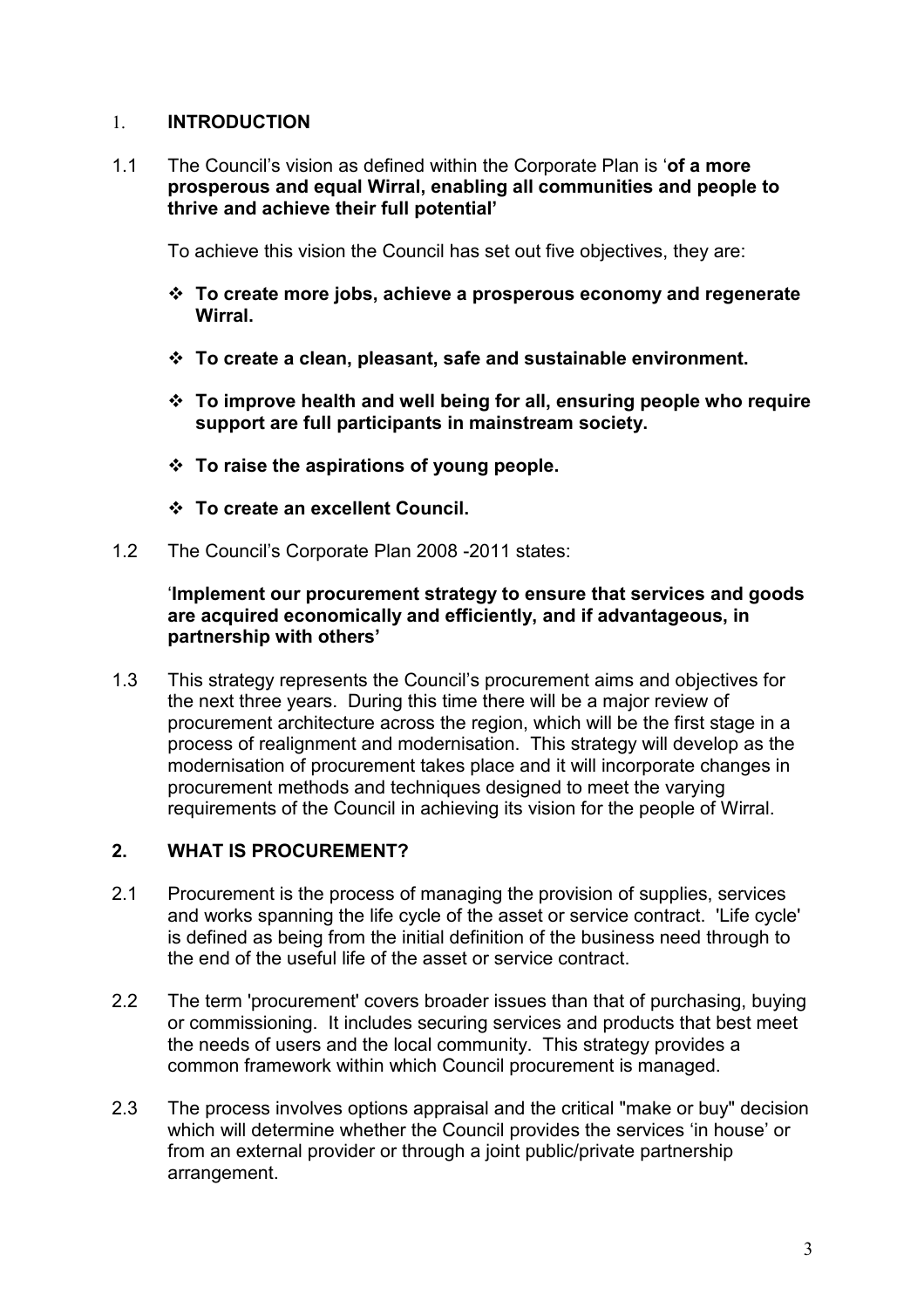- 2.4 In the current financial year (2008/09) the Council will procure goods, works and services to the value of approximately £170m.
- 2.5 In the context of a procurement process, obtaining "Best Value" means choosing the provider that offers "the optimum combination of whole life costs and benefits to meet the Council's requirements". Best Value is not necessarily the lowest initial price option as it requires an assessment of the ongoing revenue/resource costs as well as initial capital 'investment'. The driving force has in the past been focused on economy. Whilst this remains an essential ingredient, it is also important that procurement decisions are taken in the light of the broader objectives which the Council is seeking to achieve.
- 2.6 Procurement is important because failure to purchase goods, services and works cost effectively can put the achievement of key objectives and services at risk.

Value for money in procurement can be achieved by:

- (i) Reducing the cost of purchasing and the time it takes the processing overhead.
- (ii) Getting better value for money for the goods and services purchased and improved quality of services;
- (iii) Improving project, contract and asset management.

This strategy provides a common framework within which all procurements by the Council are to be managed.

#### 3. PROCUREMENT OBJECTIVES

- 3.1 Our procurement objectives are designed to ensure that procurement supports and contributes to the realisation of the Council's aims and key objectives, we will do this by:
	- (i) Ensuring that all procurement practices are legal, ethical, and transparent and conform to local, national and European regulations, and adhere to the principles of openness and accountability.
	- (ii) Delivering significantly better quality public services that meet the needs of all local citizens through sustainable partnerships that we forge with a range of public, private, social enterprise and voluntary sector organisations at local, sub regional, regional, national and European levels.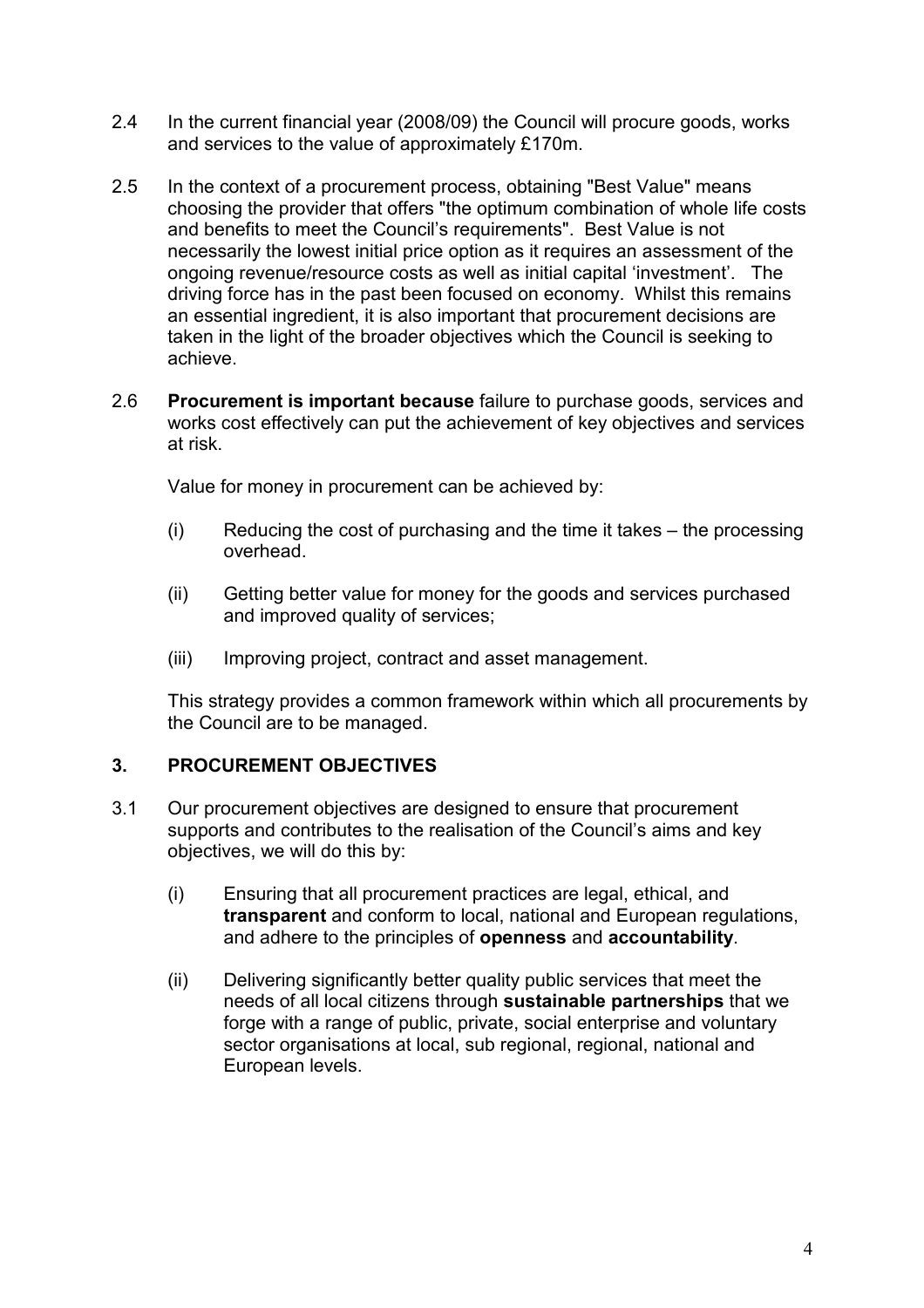- (iii) Contributing to the Council's savings targets by continually challenging our procurement arrangements and seeking opportunities to reduce prices, improve quality, maximize efficiency and achieve greater outcomes for the residents Wirral in support of the Council's three year Efficiency Plan.
- (iv) Operating a mixed economy of service provision with ready access to a diverse, competitive range of suppliers providing quality services, including small firms, social enterprises, minority businesses and voluntary and community sector groups, and wherever possible encourage local sourcing and local employment.
- (v) Realising social, environmental and community benefits through our procurement activities, by developing socially responsible specifications, building social, environmental and community benefits into the evaluation process where appropriate and legal to do so, and working with suppliers and contractors post contract award to explore opportunities for bringing such benefits to the local community, including the introduction of the Construction Employment Integrator.
- (vi) Demonstrating improvement in the equality of opportunity and the promotion of good relationships between people within a diverse community in all procurement activity.
- (vii) Achieving an efficient and effective procure to pay process, which minimises manual input, provides robust information on which procurement decisions can be made, and harnesses the latest eprocurement solutions to maximise benefit to the Council.
- (viii) Ensuring that all potential risks are identified within procurement processes and appropriately managed.
- (ix) Ensuring that all procurement considers the environment and, where appropriate, includes evaluation models that take into account the Council's sustainable objectives.
- (x) Achieving continuous improvement from all categories of procurement expenditure, by having a 'living' Procurement Strategy and ensuring that all procurement activity is undertaken by informed, professional procurement staff.

#### 4. THE IMPORTANCE OF PROCUREMENT IN ACHIEVING THE COUNCIL'S CORPORATE OBJECTIVES

- 4.1 Procurement must be seen in the context of the Council's overall objectives to achieve Best Value. It is inevitable that for a public body, effective procurement must be measured as much by the social outcomes and community benefits that result as by the financial gains. Balancing these dimensions is at the heart of effective best value procurement.
- 4.2 In line with the National Procurement Strategy for Local Government this local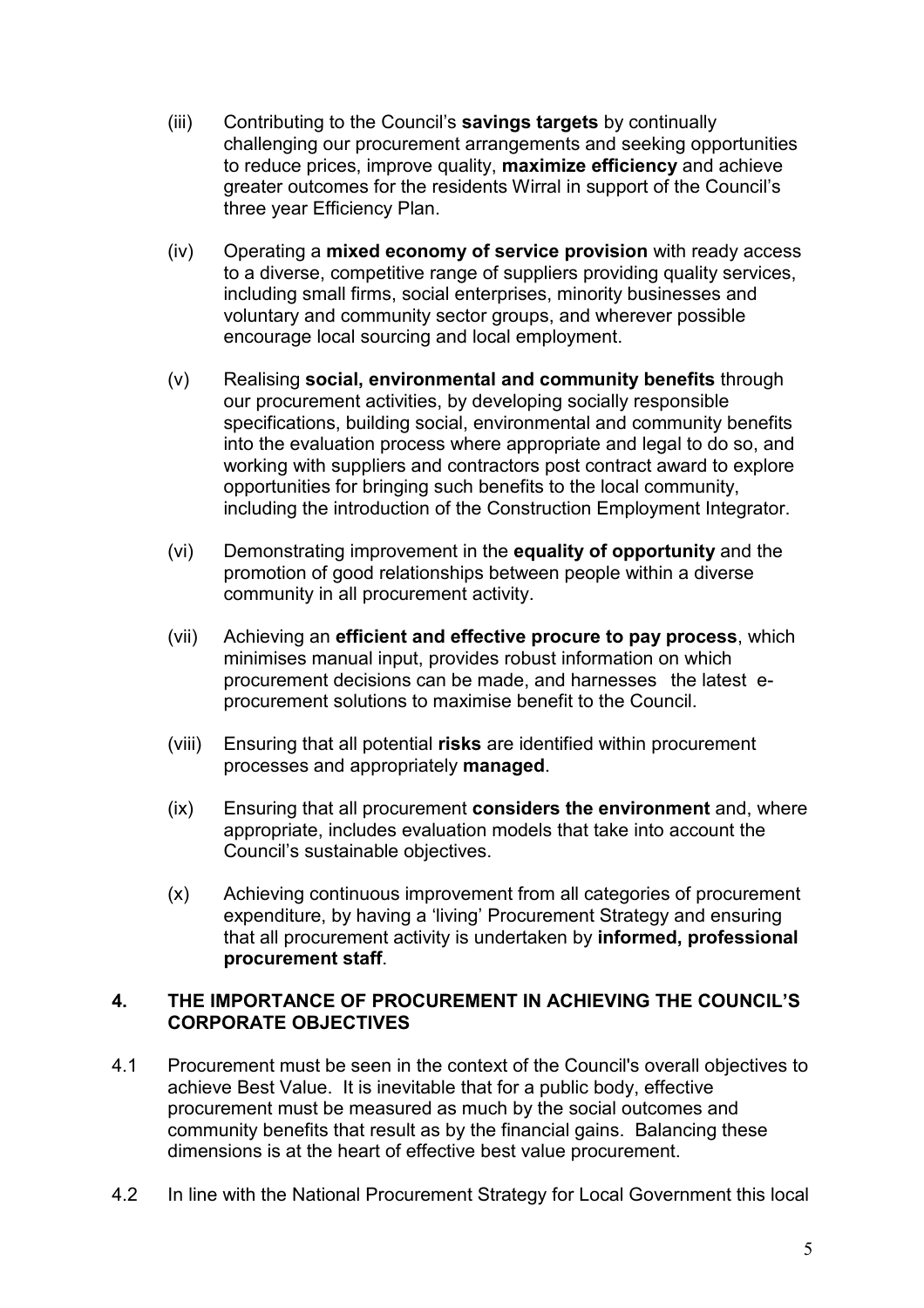strategy outlines how we will achieve our objectives by operating a mixed economy of service provision. This will include small local businesses, minority firms and the voluntary and community sector groups and use innovative ways to procure, work in partnership with others and manage services that will:

- (i) Better achieve the Council's objectives.
- (ii) Deliver consistently high quality services that meet users' needs.
- (iii) Provide savings, better value for money and continuous improvement thereby improving the cost effectiveness of the Council, in support of the Governments Comprehensive Spending Review 07 and the Council's three year Efficiency Plan.
- (iv) Build social cohesion and promote equality of opportunity for service users, businesses and Council staff.
- (v) Be sustainable for the communities and areas serviced and benefit local citizens.
- (vi) Support delivery of the Council's e-Government agenda.
- (vii) Enable the Council to manage and assess risks in the market place.
- 4.3 The relationship between the Council's Corporate Objectives and the Procurement Objectives is illustrated below: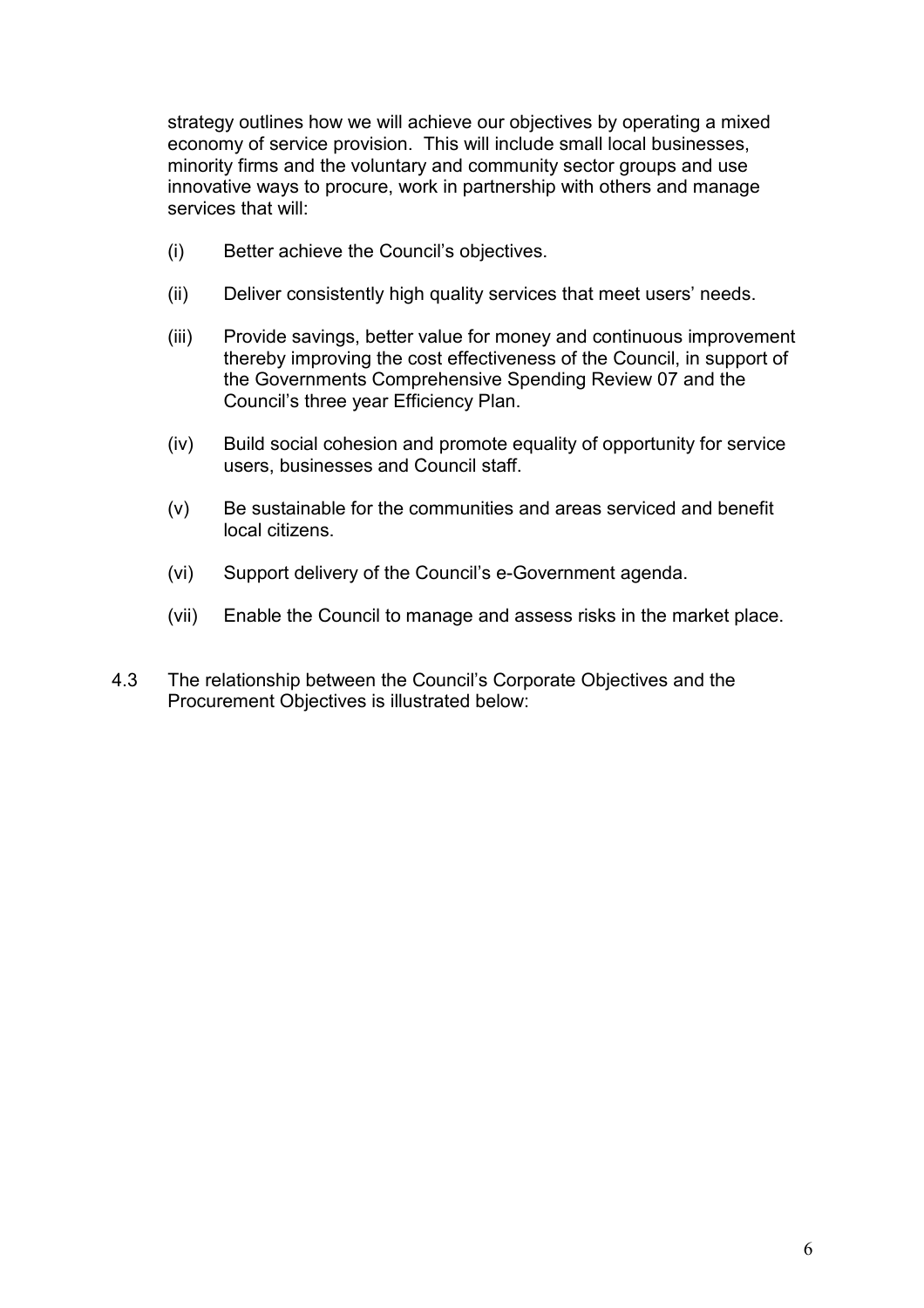#### Corporate Objectives **Procurement Objectives**



The key priorities to underpin the delivery of the procurement objectives is shown at Appendix A.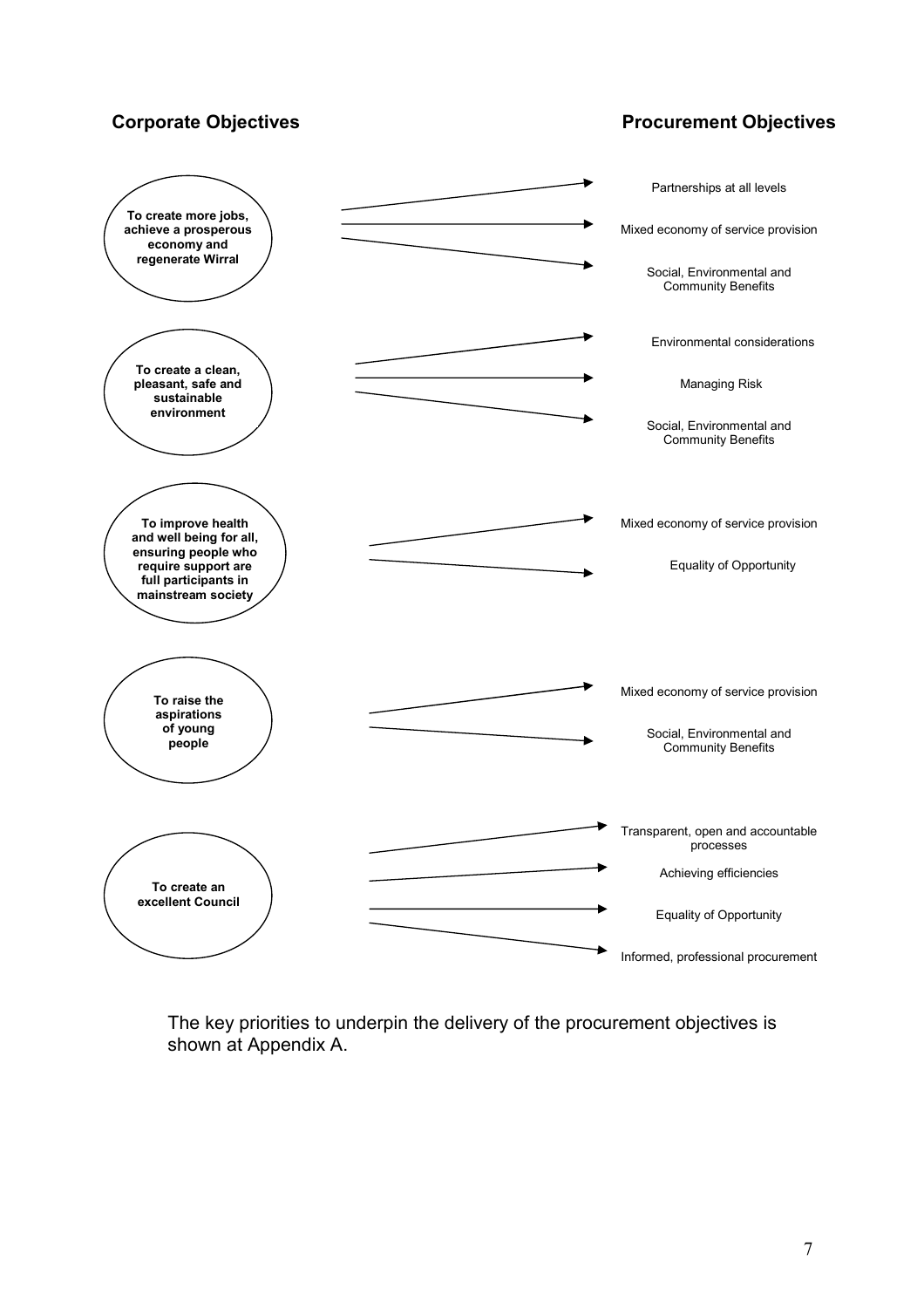#### 5. ORGANISATION OF THE PROCUREMENT FUNCTION

- 5.1 The Cabinet member who holds the Corporate Services Portfolio acts as procurement champion. All strategic decisions relating to major procurement exercises involves elected members
- 5.2 The Director of Finance has overall responsibility for the development and delivery of the Corporate Procurement Strategy, together with providing advice, as required, on departmental procurement proposals and projects.
- 5.3 The Procure to Pay Section within the Finance Department aims to:
	- (i) act as a central source of procurement expertise,
	- (ii) determine procurement procedures,
	- (iii) aggregate the Council's demand for goods, works and services to improve quality, efficiencies and savings, and
	- (iv) be custodians of this Strategy.
- 5.4 The Corporate Improvement Group chaired by the Deputy Chief Executive/ Director of Corporate Services and whose membership comprises second tier officers, approve all procurement initiatives and projects and ensure they are regularly communicated to departmental management teams and senior managers.
- 5.5 Chief Officers monitor the performance of contracts through the setting of targets/key performance indicators and where necessary, report on performance via the appropriate select committee and/or Cabinet.
- 5.6 In the award of contracts, risk management, health and safety, sustainability, equality, financial, legal, policy, personnel, anti-poverty, human rights, asset management and other relevant implications will be considered.

#### 6. KEY ELEMENTS OF PROCUREMENT

#### 6.1. Options Appraisal

- 6.1.1 The Council will:
	- (i) Have no presumption on the best mode of service delivery whether through in-house services externalised services or partnership arrangements. The Council will undertake robust options appraisals and evaluate the optimum service delivery route that is most likely to deliver best value. Appendix B of this document provides a framework for considering the various procurement options and further guidance is provided on the Procurement Services web page and from Corporate **Procurement**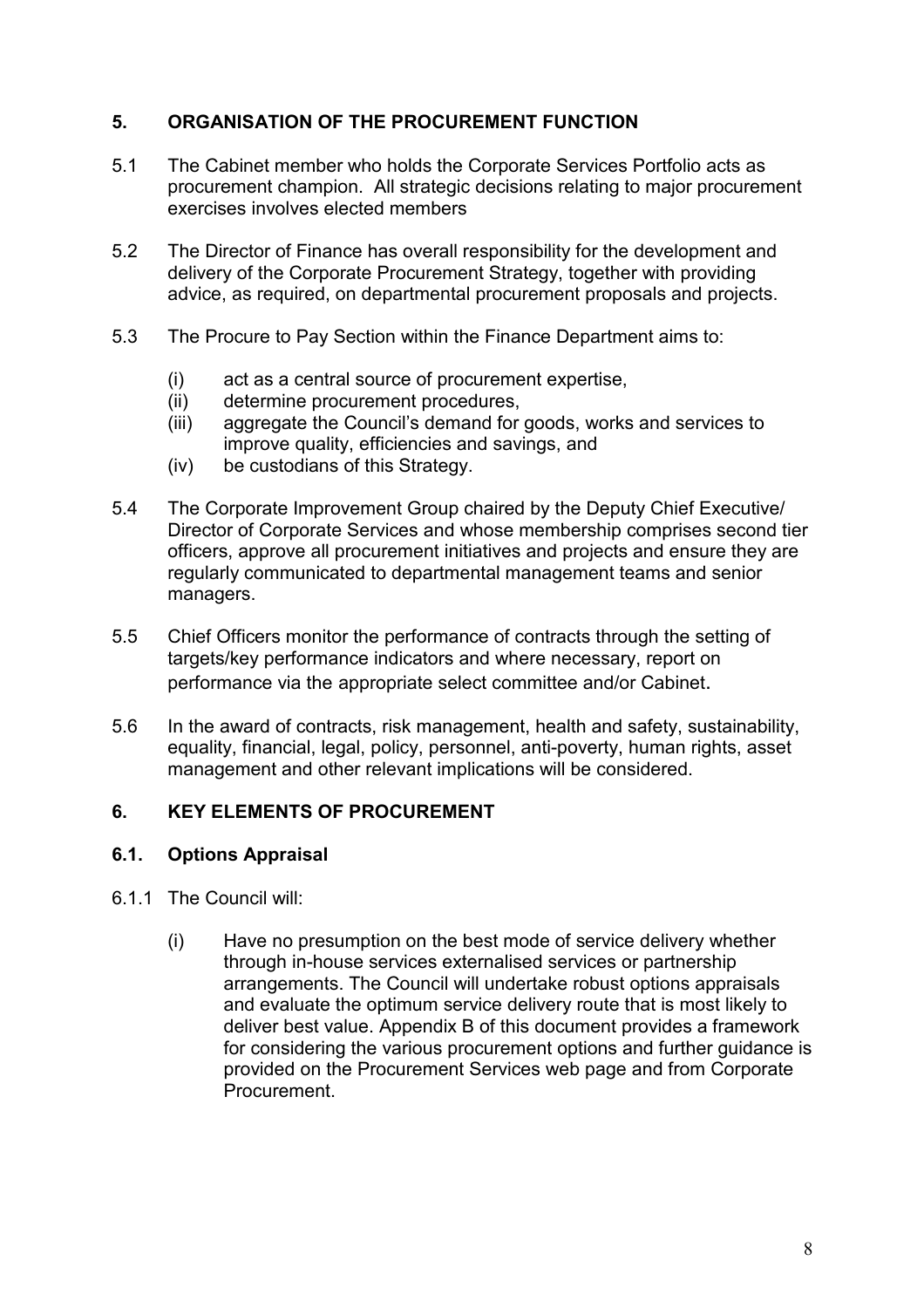- (ii) Where an unsatisfactory level of performance is identified either by external or in-house provision and service delivery improvement plans have failed to achieve the required service level, alternative options will be considered for delivering the service having regard to current performance and the level of interest/availability within the supply market.
- (iii) Where competition is the chosen option and it is found that there is no viable supply market for a service the Council will explore ways of encouraging new providers, such as working with other best value authorities, with social/voluntary sector organisations or repackaging services.
- (iv) All services regardless of the provider will be continually monitored to ensure that the manner in which the service is provided remains the most appropriate to deliver Best Value.
- 6.1.2 The Council's policy is that:
	- (i) Contract award will be based on best value, which is the solution that provides the optimum combination of whole life costs and benefits to meet the Council's requirements.
	- (ii) Partnership arrangements will be encouraged where they are likely to ensure the delivery of the best and continuously improving services.
	- (iii) Existing partnerships and/or contracts will be continuously reviewed to ensure that they deliver best value.

#### 6.2. Trading Powers

6.2.1 The Council will consider as part of the Option Appraisal process the use of trading powers under the Local Government Act 2003 and where appropriate to improve service delivery, consider the use of other authorities to deliver services for the Council or with the Council.

#### 6.3. Monitoring Arrangements

6.3.1 The Council will put arrangements in place to ensure that all contracts are properly managed and monitored with the objective of achieving the planned outcomes and the securing of continuous improvement and best value for service users.

#### 6.4. Regulation of Procurement

- 6.4.1 The Council will ensure that the procurement process takes full account of and complies with the requirements of:
	- (i) Relevant EU and UK Law (including the EU Procurement Directives).
	- (ii) Council's Policies.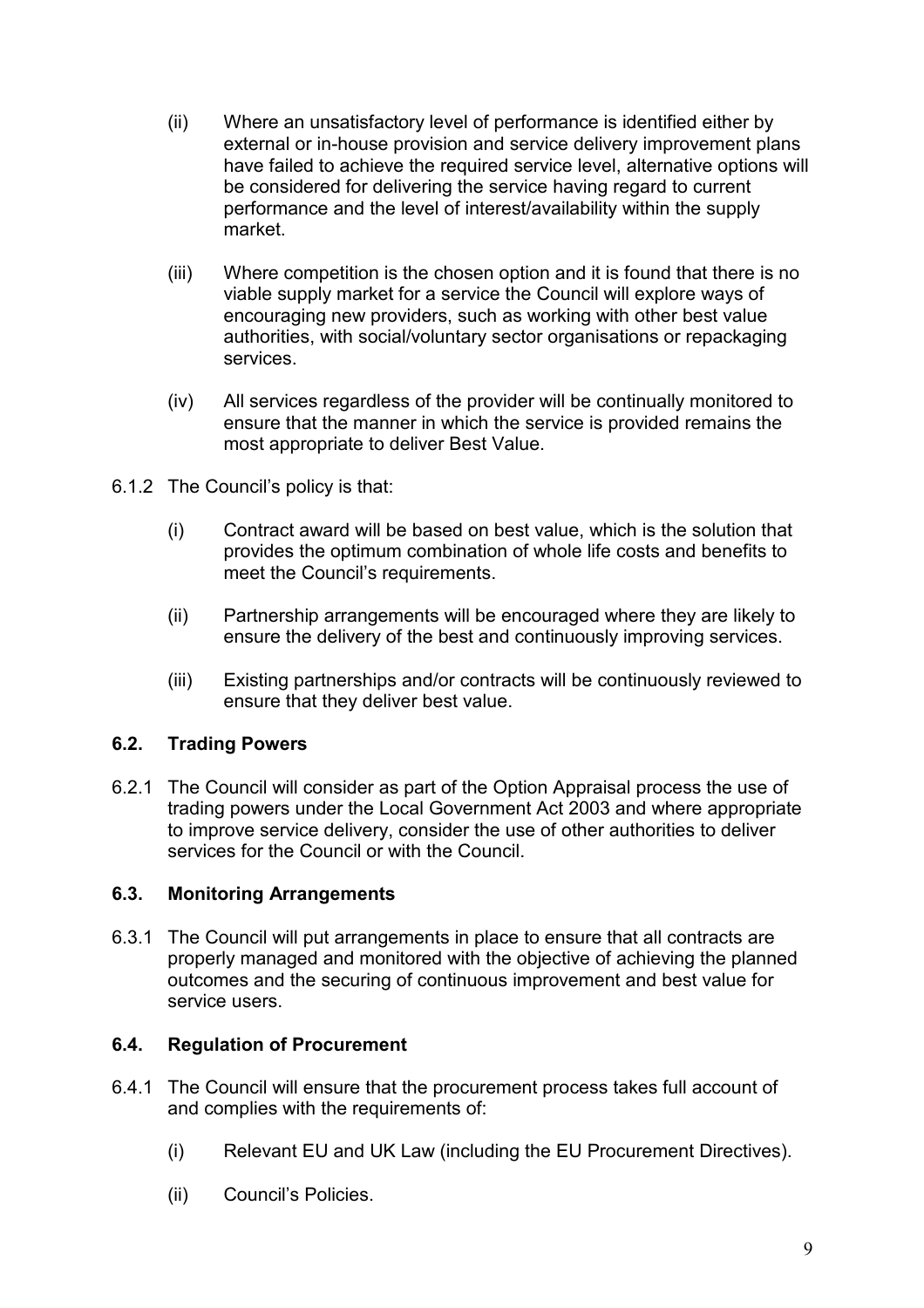- (iii) Council's Contracts Procedure Rules.
- (iv) Council's Financial Regulations
- (v) Council's Constitution
- (vi) Council's Procurement Guide (being developed).
- (vii) Council's Forward Plan Process.
- 6.4.2 The Corporate Procurement Strategy, Contracts Procedure Rules, Financial Regulations, Procurement Manual and other relevant documents will be reviewed on an annual basis to promote efficient and effective procurement.

#### 6.5. Works Contracts

- 6.5.1 Works contracts will be procured where appropriate in line with the Government's "Rethinking Construction" principles and will follow the recommendations contained in the Latham/Egan Reports and the report 'Accelerating Change' by the Strategic Forum for construction.
- 6.5.2 The principles of Rethinking Construction will also be applied, where appropriate to service contracts required for other areas of the Council.

#### 6.6. Project Management and Gateway Procedures

6.6.1 The Council will expand the scope of Prince 2 and include the principles of Gateway Procedures where appropriate for high cost and/or high risk procurement projects.

#### 6.7. e-Procurement

- 6.7.1 The Council will:
	- (i) Harness the potential of e-Procurement (encompassing the entire procure to pay process) to improve the efficiency and effectiveness of all aspects of procurement for the benefit of the Council, its suppliers and contractors.
	- (ii) Where appropriate, co-operate regionally with other Councils.
	- (iii) Work to promote the advantages of e-Procurement to SMEs and local suppliers.

#### 6.8. Workforce Matters

- 6.8.1 The Council will:
	- (i) Ensure that workforce matters in contracting are handled in accordance with ODPM Circular 03/2003 Annex C (Handling Workforce Matters in Contracting) and Annex D (Code of Practice -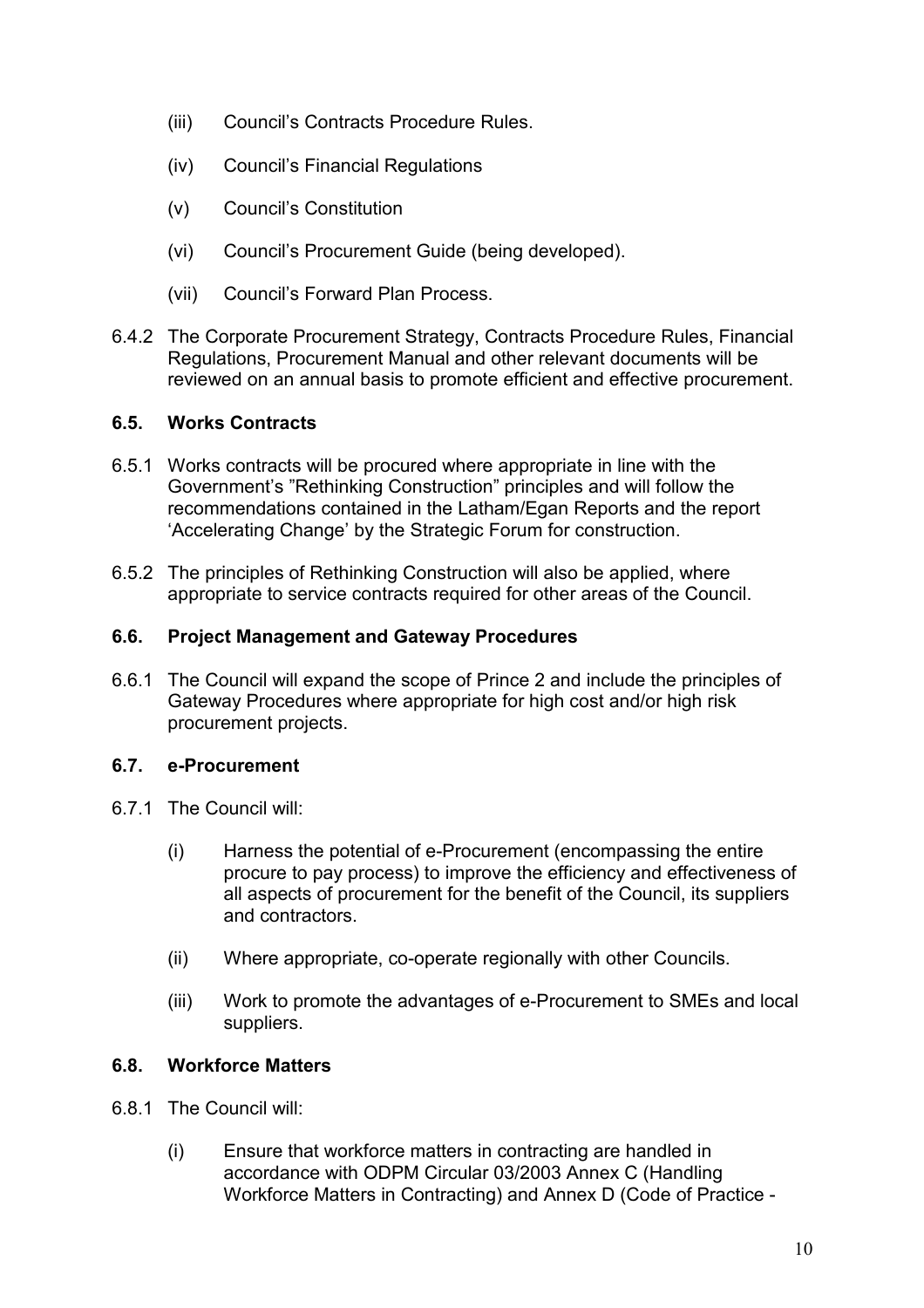Workforce Matters in Local Authority Service Contracts).

(ii) Involve staff and their representatives when reviewing modes of service provision.

#### 6.9. Partnership Approach

- 6.9.1 The Council will:
	- (i) Seek to work through and explore the potential for shared services and collaboration and, partnership/consortia arrangements with the public, private and voluntary sectors to encourage participation in shaping services, sharing expertise, harnessing economies of scale and working together to achieve mutual goals.
	- (ii) Where appropriate, consider procurement based upon the principle of "partnering" in which both the Council and the supplier avoid dispute to gain maximum mutual advantage and continuous improvement.
	- (iii) Consult with key stakeholders, including as appropriate, the community, current/potential users, council tax payers, partners, businesses, staff and trade unions and take account of their views in the decision-making process.
	- (iv) Where appropriate, consult with the market to ensure that opportunities that exist to secure funding, increase capacity and encourage innovation are maximised.
	- (v) Seek to engage with suppliers to encourage the development of the marketplace.
	- (vi) Where appropriate, seek to create the conditions which allow for new suppliers to develop or existing suppliers to become more competitive and effective.
	- (vii) Manage the procurement process in a fair and equitable way allowing sufficient flexibility to encourage providers to be innovative and creative.
	- (viii) Involve employees in the search for improvement best value solutions.
	- (ix) Where appropriate make contracts available to others.

#### 6.10. Environmental/Sustainability considerations

- 6.10.1 The Council will promote sustainable development through its procurement processes. In particular we will seek to:
	- (i) Eliminate waste and maximise resource efficiency.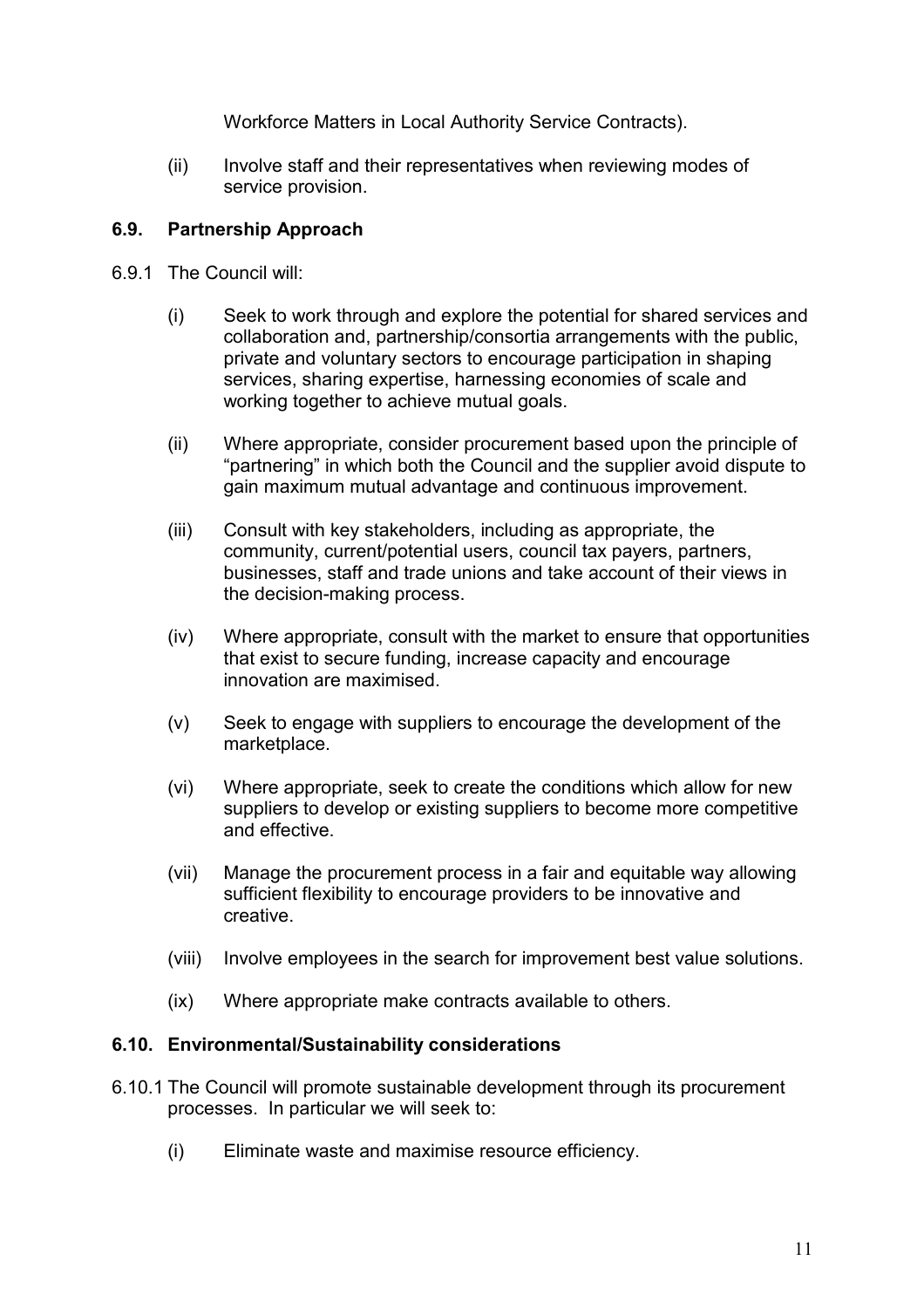- (ii) Make use of goods and services which are least harmful to the environment and human development.
- (iii) Adopt and promote best practice.
- 6.10.2 Through the implementation and development of our procurement policy for sustainable development we will:
	- (i) Consider costs over the life-cycle of contracts or products rather than just the initial price thereby taking account of issues such as durability. economy and disposal in our assessment of value for money.
	- (ii) Include environmental considerations in the assessment and award of contracts.
	- (iii) Review specifications for contracts, with the intention of reducing environmental impacts.
	- (iv) Work with suppliers and contractors to encourage the development and testing of environmentally preferable product and service options.
	- (v) Encourage suppliers and contractors to improve their environmental performance

6.10.3 With respect to the procurement of products we will:

- (i) Buy 'Fair Trade' goods that meet our needs.
- (ii) Buy recycled goods that meet our needs.
- (iii) Ban the use of specified environmentally damaging products through the maintenance of a 'prohibited product list'.
- 6.10.4 We recognise that understanding of both sustainable development and public procurement best practice is constantly changing. Accordingly we will work to raise and maintain awareness about environment and development issues in relation to procurement through training, visits, conferences, workshops, exhibitions, product fairs and product trials.

#### 6.11. Equal Opportunities and Valuing Diversity

- 6.11.1 The Council has made a corporate commitment to the following equality objectives within its Equality and Diversity Policy:
	- (i) To eliminate unlawful discrimination.
	- (ii) To promote Equality of Opportunity.
	- (iii) To promote good relations between people in a diverse community.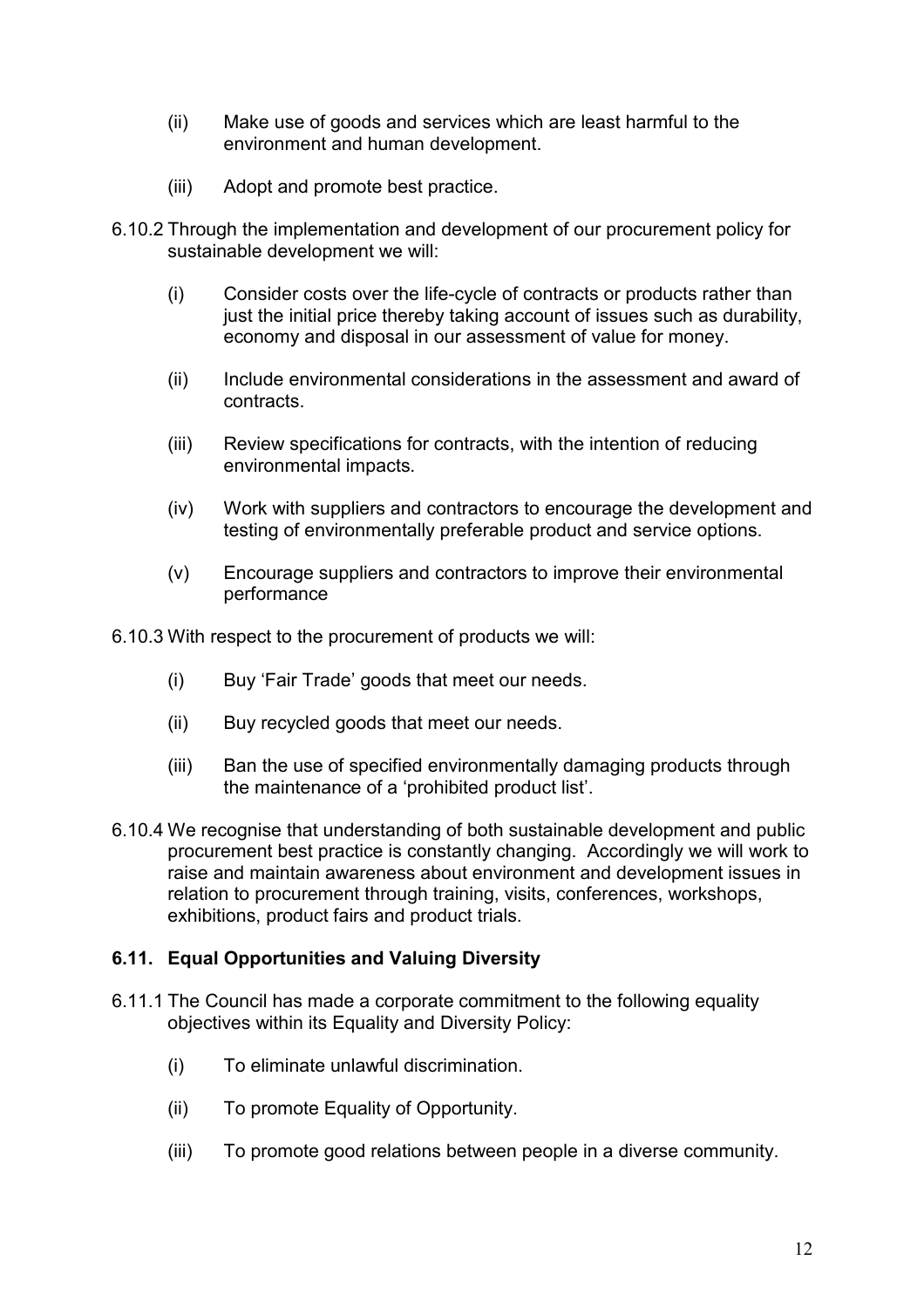- 6.11.2 The Policy's principle aim is to make sure that public money is not spent on practices that lead to unlawful discrimination, but is used instead to support and encourage equal opportunities and good community relations.
- 6.11.3 The Council spends public money every year on contracts with private and voluntary organisations for works, goods and services. It is essential that we ensure this investment is consistent with our wider equality obligations.
- 6.11.4 To this end the Council will use all the powers available to it, including the provisions of the Local Government Act 1988, the Transfer of Undertakings - Protection of Employment Regulations (TUPE) 1981, the Race Relations Act 1976 (Amended 2000), the Disability Discrimination Act 1995, the Sex Discrimination Act 1975 and the Code of Practice on Workforce Matters in Local Council Service Contracts to ensure that equalities issues are addressed in the procurement of goods, works and services. The Council will target three principle areas:
	- (i) Employment the employment policies, procedures and practice of organisations that hold contracts.
	- (ii) Service Delivery ensuring the development of the provision of services that are equally accessible and ensure consultation with users where appropriate.
	- (iii) Monitoring the impact of contracting from an equalities perspective.

#### 6.12. Risk Management

- 6.12.1 The Council will continue to develop its Risk Management arrangements to ensure that the consideration of risk is an integral part of the procurement process. Potential risks associated with procurement activities will be subject to a process of identification, evaluation, control and monitoring, utilising existing mechanisms whenever practicable. Risk sharing and/or transfer will also be considered as options.
- 6.12.2 Each major project will be overseen by the Project Manager who will ensure:
	- (i) The nature and extent of potential risk are identified and recorded on the project Risk Register.
	- (ii) The impact (severity) and likelihood (probability) of the risks materialising have been considered.
	- (iii) Treatment/control measures are in place to minimise or eliminate those risks, including actions for improvement.
	- (iv) Allocate responsibility for risk treatment/control measures.
	- (v) Arrangements are established to monitor Risk Management performance through the life of the procurement project.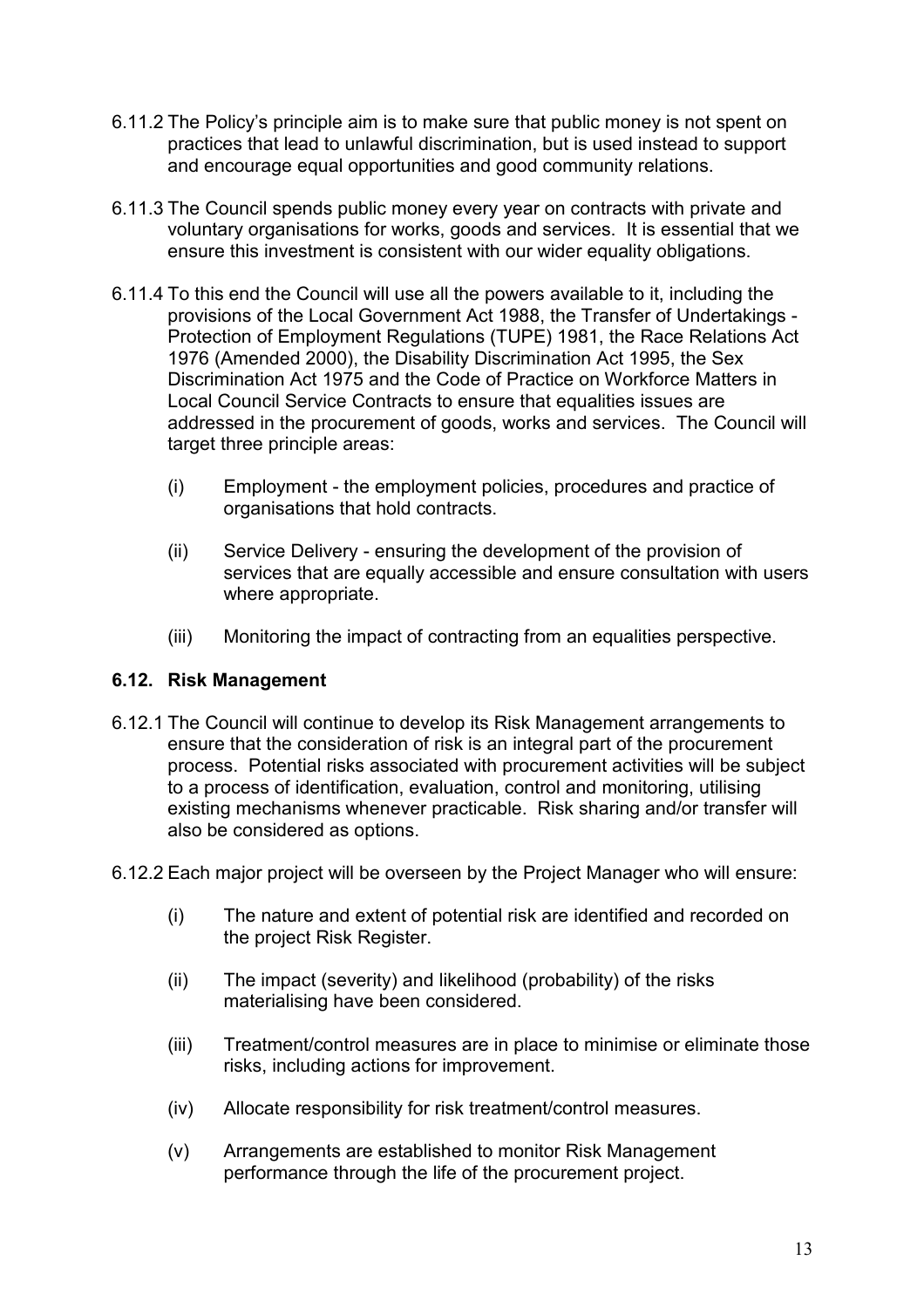#### 6.13. Procurement Expertise and Operational Procedures

6.13.1 The Council will:

- (i) Develop new skills and capacities to better understand and explore supply markets and to make use of innovative procurement processes.
- (ii) Determine a range of competencies for procurement which will form the basis for procurement training as a constituent part of member and staff development.
- (iii) Ensure that all officers responsible for procurement and contract management are fully trained and conversant with the principles of good procurement.
- (iv) Recognise that procurement expertise has an essential role in the development of innovative approaches to service delivery as part of best value and other reviews.
- (v) Develop the corporate procurement function to act as centre of expertise in procurement and support a structured approach to education, training and development for all Members and Officers across the Council with procurement responsibilities.
- (vi) Underpin the strategy with operational procedures and guidance documents that reflect good practice, are clear, provide sufficient flexibility to ensure best value, provide adequate control and are communicated to all those involved in procurement.

#### 6.14. Procurement Forward Plan and Contracts Register

6.14.1 The Council will set out its likely demand, in broad categories, for goods, works and services from outside suppliers in the medium term. This information will be made available in the form of the Contracts Register on the Business web page in order to encourage maximum market input to the procurement process.

#### 6.15. Schools and Procurement

- 6.15.1 There is a clear expectation that the Council should have effective strategies in place to enable, support and encourage schools to become informed, effective purchasers of services. School governors have a duty to ensure they are purchasing goods and services in line with Best Value principles.
- 6.15.2 The Council will ensure that the procurement skills of schools are developed and supported, promoting their capacity to choose, buy and evaluate services independently and effectively, within the context of Best Value.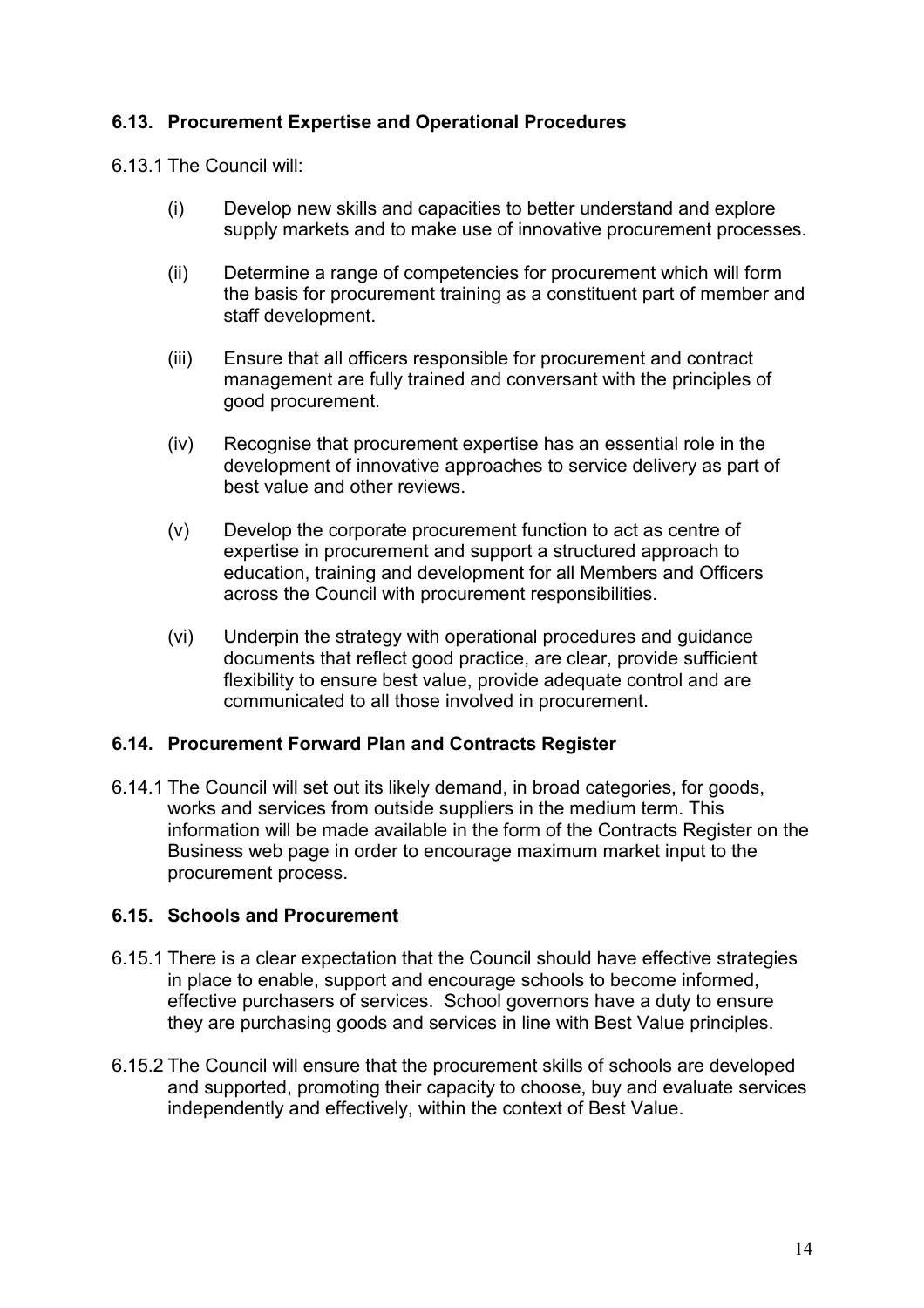#### 6.16. Openness, Fairness and Transparency

6.16.1 The Council will:

- (i) Be 'Open' in the gathering of market intelligence and the sharing of it to the mutual benefit of suppliers/contractors and the Council.
- (ii) Be 'Fair' giving equal treatment to all, and have a consistency of approach in respect of ethical standards and absolute "even handedness" in dealings with trading partners and potential suppliers/contractors.
- (iii) Be 'Transparent', having the ability to prove the above.
- (v) Manage the procurement process in a fair and equitable way whilst allowing sufficient flexibility to encourage suppliers/contractors to be innovative and creative.

#### 6.17 Performance Management

- 6.17.1 We will promote the development and use of performance measures. We will improve the accuracy, availability, appropriateness and accessibility of procurement related management information to enable procurement performance indicators to be used for regional and sub-regional benchmarking.
- 6.17.2 Benchmarking and best practice will be further developed and, where appropriate, private organisations encouraged to participate. Performance information will be used to improve and measure procurement outcomes and reported on accordingly.

#### 7. MONITORING IMPLEMENTATION OF THIS STRATEGY

7.1 This strategy will be subject to the following regime of monitoring and review.

#### (i) Monthly

The Head of Procurement will submit a monthly progress report to the Director of Finance. Relevant PI's will be reported on monthly as part of the Council's normal PI monitoring procedure and progress against the strategies 'Procurement Key Priorities'.

#### (ii) Quarterly

Regular reporting (quarterly) of progress to the Corporate Improvement Group.

#### (iii) Six Monthly

The Head of Procurement will submit a report to Committee every six months detailing the number and type of contracts which have been let and progress against the key priorities.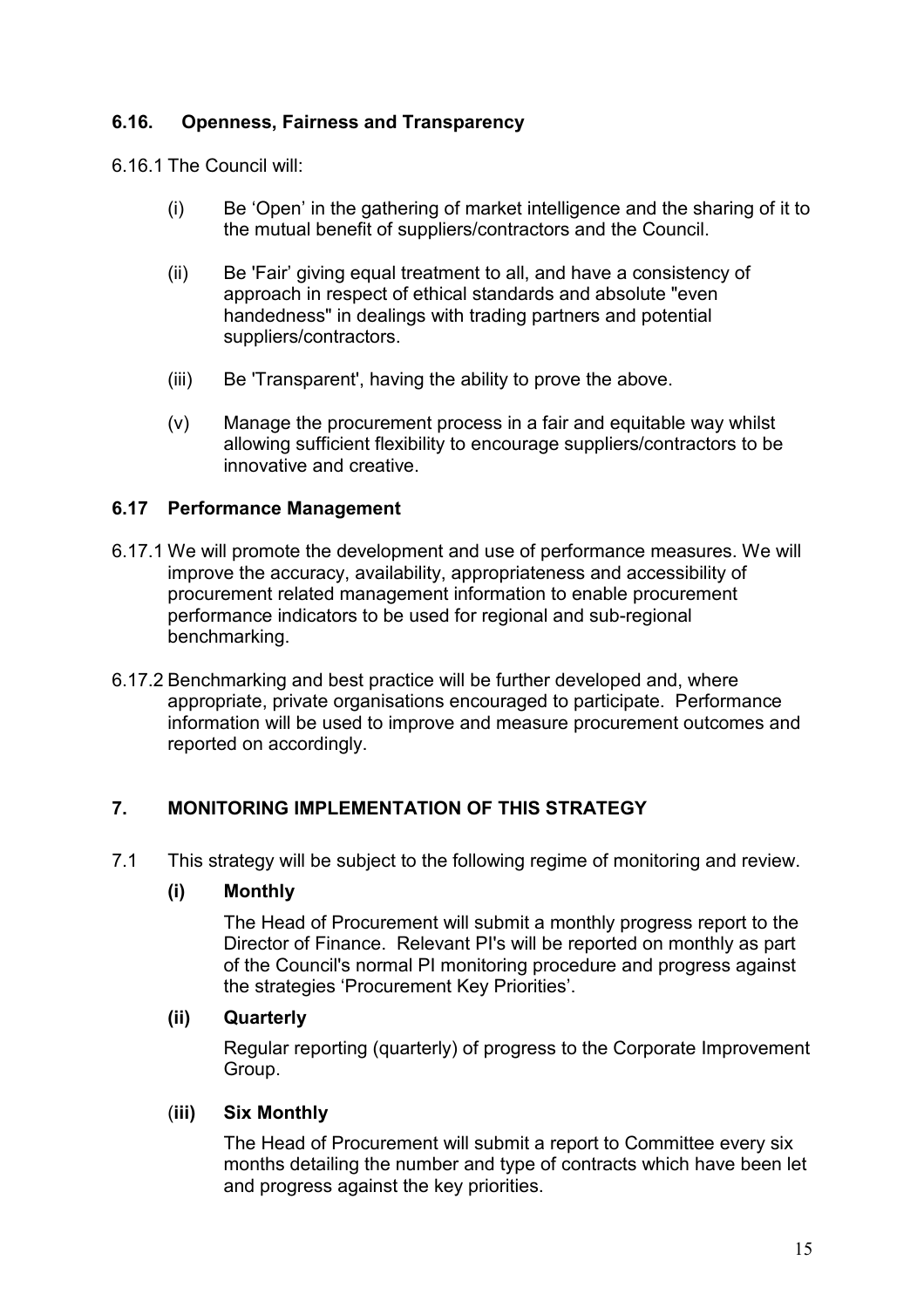#### (iv) Annually

The Head of Procurement will submit an annual procurement report on progress against the strategy and other developments in procurement. Audits on aspects of procurement activity will be carried out on a regular basis and reported to the Chief Executive and Select Committee as appropriate.

#### (v) Post contract monitoring and maintenance

The signing of a contract is not, as is commonly assumed, the end of the procurement process. It is merely the end of the beginning. Good contract monitoring is essential if the Council is to achieve the best possible service from its private sector partners. There has been a move away from old-style confrontational contracts with detailed input specifications towards a more flexible partnership arrangement. The use of output specifications is designed to put the onus on the contractor to take responsibility for the end product, and Best Value clauses in contracts mean that the contractor is responsible for a continuous improvement in service.

#### 8. COMPLEMENTARY DOCUMENTS

8.1 Appendix C lists all those documents that are complimentary to and underpin this strategy.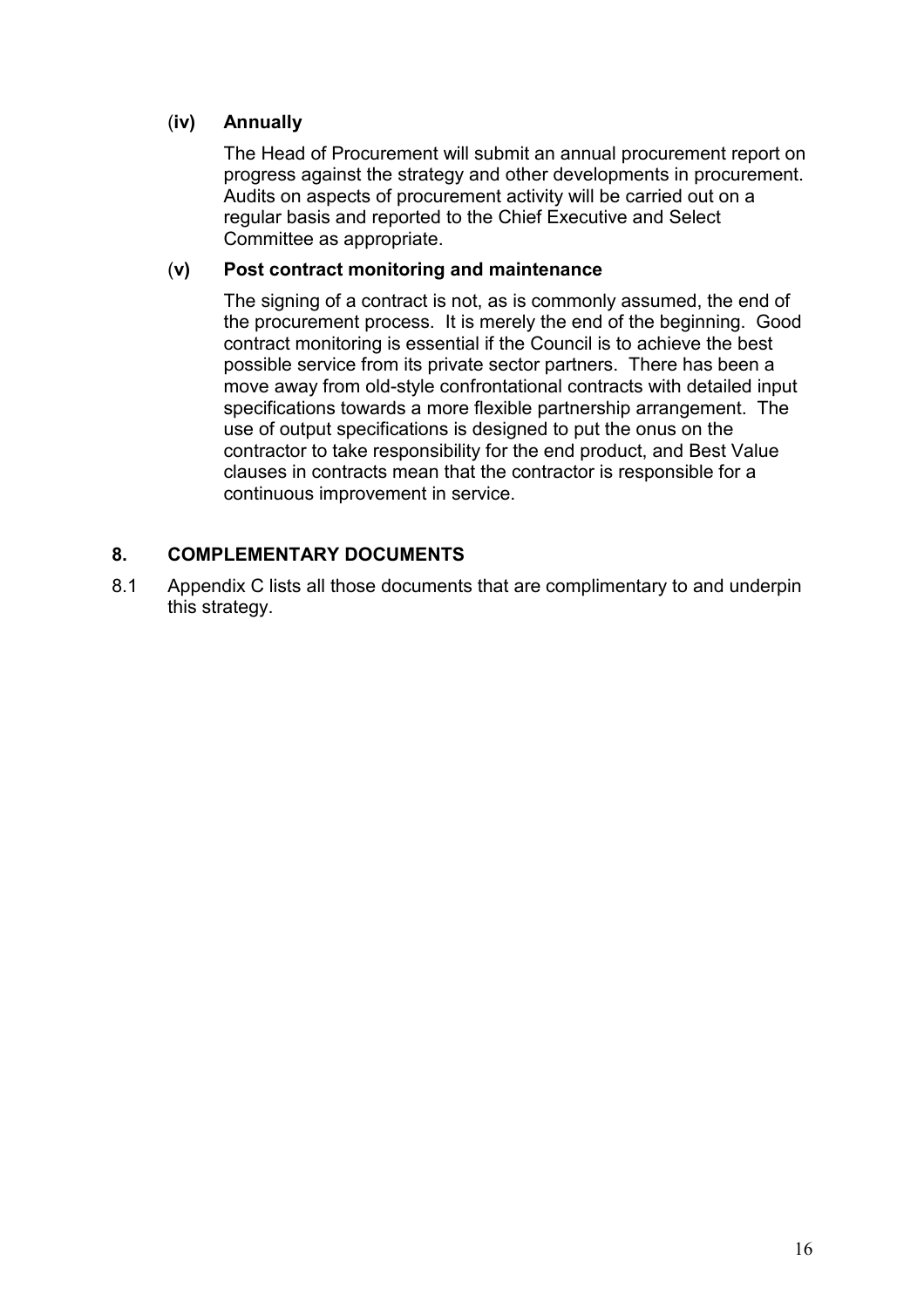## **Procurement Key Priorities**

| Ensuring that all procurement practices are legal, ethical, and transparent and conform to local, national and European<br>(i)<br>regulations, and adhere to the principles of openness and accountability |                                             |                                                                                                                                                                                                                                                                            |
|------------------------------------------------------------------------------------------------------------------------------------------------------------------------------------------------------------|---------------------------------------------|----------------------------------------------------------------------------------------------------------------------------------------------------------------------------------------------------------------------------------------------------------------------------|
|                                                                                                                                                                                                            | Challenges 2008 - 2011                      |                                                                                                                                                                                                                                                                            |
|                                                                                                                                                                                                            | <b>Contract Procedure Rules</b>             | We will undertake an annual review of Contract Procedure Rules and<br>recommend any necessary changes.                                                                                                                                                                     |
| $\overline{2}$                                                                                                                                                                                             | <b>Departmental Procurement</b><br>Guidance | We will work with departments to assist them in the development of<br>departmental specific guidance on procurement processes, in compliance with<br>contract procedure rules.                                                                                             |
| 3                                                                                                                                                                                                          | <b>Member Awareness</b>                     | We will continue to seek to improve Member awareness of procurement issues<br>through presentations, reports, workshops and training sessions as<br>appropriate.                                                                                                           |
| 4                                                                                                                                                                                                          | <b>Contract Monitoring</b>                  | We will improve our contract monitoring activities and ensure that a formal<br>monitoring strategy is in place for all major contracts.                                                                                                                                    |
| 5                                                                                                                                                                                                          | <b>Contracts Database</b>                   | We will ensure that the Contracts Database is used across the Authority to<br>provide visibility of the Council's contractual commitments, assist in the<br>development of a procurement forward plan and identify opportunities for<br>rationalisation and collaboration. |
|                                                                                                                                                                                                            |                                             |                                                                                                                                                                                                                                                                            |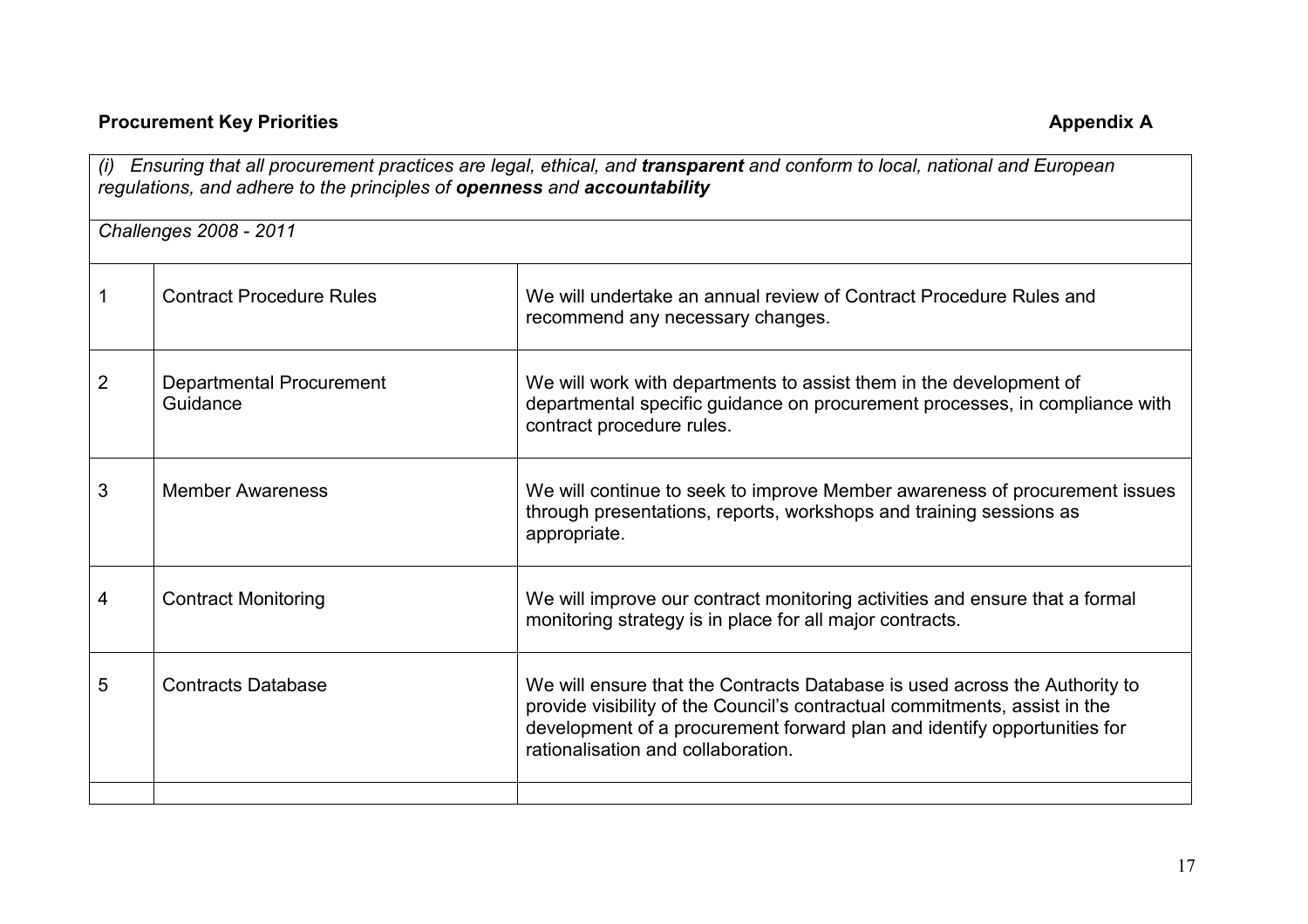| <b>Compliant Procedures</b> | We will ensure that all Members and Officers involved within the procurement |
|-----------------------------|------------------------------------------------------------------------------|
|                             | process are fully conversant with all aspects of procurement legislation and |
|                             | practice.                                                                    |
|                             |                                                                              |

| (ii)<br>Delivering significantly better quality public services that meet the needs of all local citizens through sustainable<br>partnerships that we forge with a range of public, private, social enterprise and voluntary sector organisations at local, sub<br>regional, regional, national and European levels. |                                                                             |                                                                                                                                                                                                 |  |
|----------------------------------------------------------------------------------------------------------------------------------------------------------------------------------------------------------------------------------------------------------------------------------------------------------------------|-----------------------------------------------------------------------------|-------------------------------------------------------------------------------------------------------------------------------------------------------------------------------------------------|--|
|                                                                                                                                                                                                                                                                                                                      | Challenges 2008 - 2011                                                      |                                                                                                                                                                                                 |  |
|                                                                                                                                                                                                                                                                                                                      | Review of contracts                                                         | We will carry out a review of all contracts (within the Corporate Contracts<br>Register) and identify those contracts than may benefit from a partnership<br>approach.                          |  |
| 2                                                                                                                                                                                                                                                                                                                    | Options procedures                                                          | We will ensure options for service delivery form part of the challenge process<br>during service reviews and examine opportunities and potential benefits for<br>partnership working.           |  |
| 3                                                                                                                                                                                                                                                                                                                    | Guidance on Partnering                                                      | We will develop guidance for procurement staff on partnership contracts.                                                                                                                        |  |
| 4                                                                                                                                                                                                                                                                                                                    | <b>Support for Collaboration</b>                                            | We will support the Merseyside Authorities Procurement Group in its<br>development of a three year Strategy and further collaborative procurement<br>projects across the Merseyside sub-region. |  |
| 5                                                                                                                                                                                                                                                                                                                    | Supporting the North West Improvement<br>and Efficiency Partnership (NWIEP) | We will fully support the north west procurement hub in progressing regional<br>procurement collaborative initiatives.                                                                          |  |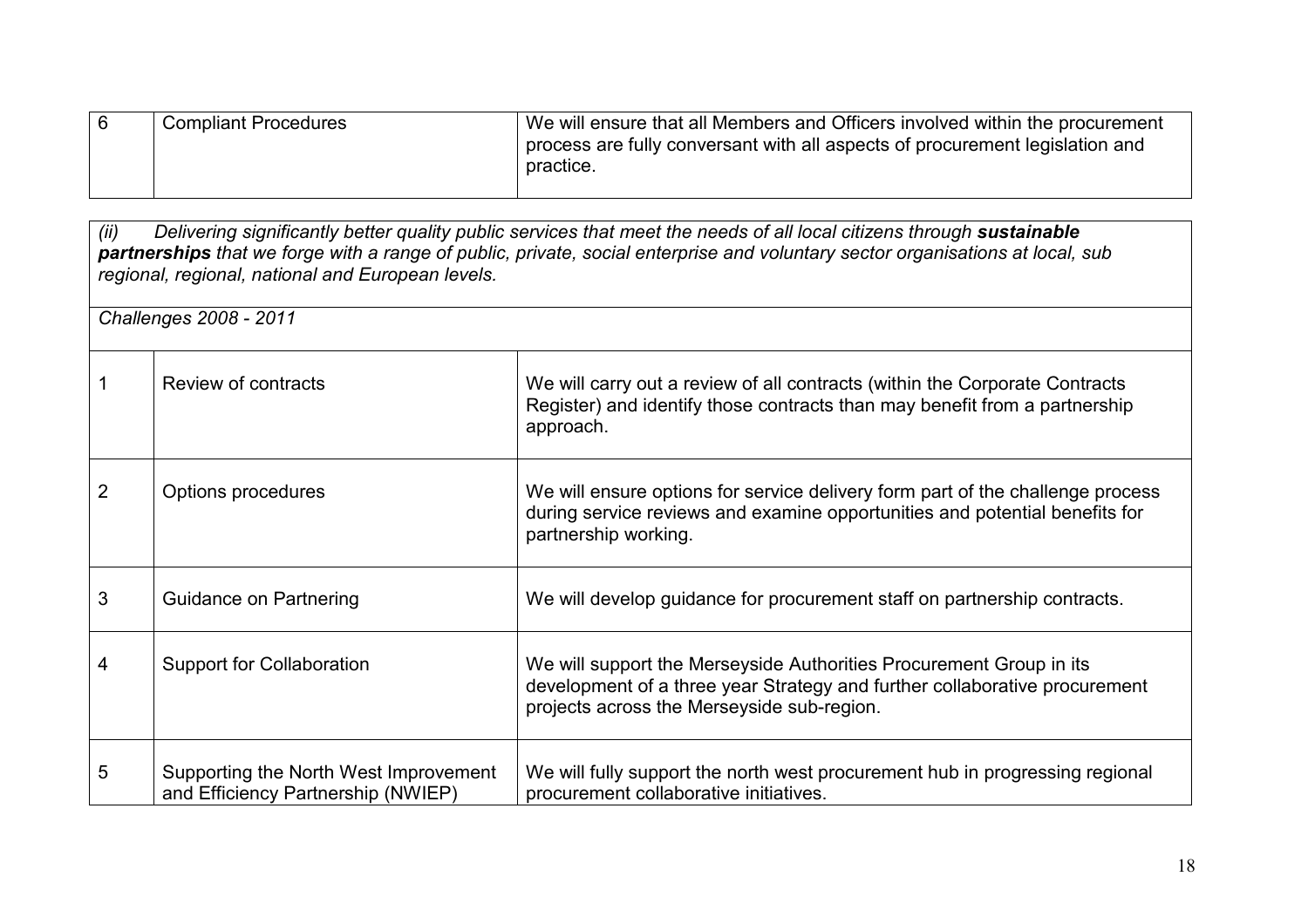| 6 | <b>Shared Services</b> | We will assess opportunities for shared services by working with the NWIEP<br>and other Public bodies to identify opportunities for such initiatives. |
|---|------------------------|-------------------------------------------------------------------------------------------------------------------------------------------------------|

(iii) Contributing to the Council's savings targets by continually challenging our procurement arrangements and seeking opportunities to reduce prices, improve quality, maximize efficiency and achieve greater outcomes for the residents Wirral in support of the Council's three year Efficiency Plan.

Challenges 2008 - 2011

|   | Savings Database.                                       | We will continue to develop the savings database to ensure it provides<br>information to facilitate the Annual Efficiency Statement reporting process, and<br>provides more detailed information on how savings have been identified and<br>calculated. |
|---|---------------------------------------------------------|---------------------------------------------------------------------------------------------------------------------------------------------------------------------------------------------------------------------------------------------------------|
| 2 | <b>Major Contracts</b>                                  | We will review all options for the procurement of high value / high risk contracts<br>and work with service departments to ensure Best Value is achieved.                                                                                               |
| 3 | Involvement of the Corporate<br><b>Procurement Team</b> | The Corporate Procurement Team is integrated into all Value for Money<br>reviews and fundamental service reviews either directly or on a consultancy<br>basis.                                                                                          |
| 4 | Social care                                             | We will support the establishment of a procurement strategy and framework for<br>savings and efficiency within both Adult Social Services and the CYPD.                                                                                                 |
|   |                                                         |                                                                                                                                                                                                                                                         |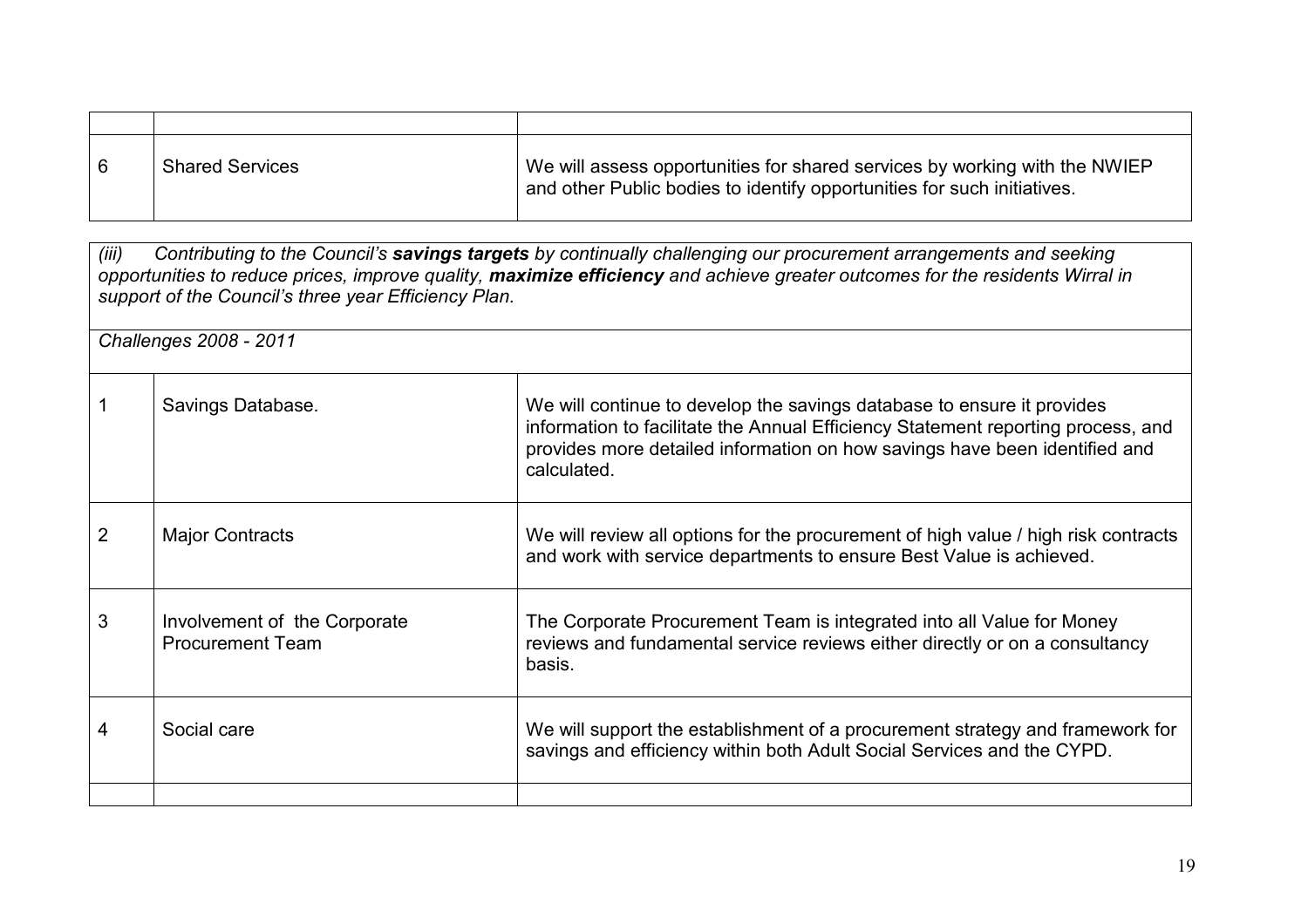| 5    | <b>Postal Services</b>                                           | We will seek to take advantage of the deregulation of postal services to achieve<br>cashable savings for the Council. We will work jointly with other authorities in<br>order to exploit the benefits of collaboration.                                                  |
|------|------------------------------------------------------------------|--------------------------------------------------------------------------------------------------------------------------------------------------------------------------------------------------------------------------------------------------------------------------|
| 6    | Energy                                                           | We will constantly review the models available for procuring energy in a time of<br>unprecedented price volatility. In particular, we will explore the advantages and<br>disadvantages of using the OGC Buying Solutions Flexible Energy Contract.                       |
| (iv) | wherever possible encourage local sourcing and local employment. | Operating a mixed economy of service provision with ready access to a diverse, competitive range of suppliers providing<br>quality services, including small firms, social enterprises, minority businesses and voluntary and community sector groups, and               |
|      | Challenges 2008 - 2011                                           |                                                                                                                                                                                                                                                                          |
| 1    | <b>Prime Contractor Involvement</b>                              | We will identify ways to assist local businesses to gain indirect opportunities<br>through our prime contractors i.e. encourage prime contractors to advertise<br>Council related opportunities through Wirral's Business Website.                                       |
| 2    | Training, Meet the Buyer events and<br><b>Business Fairs</b>     | We will undertake of training sessions to assist SMEs in accessing Council<br>opportunities. We will attend and help organise events that will publise 'How to<br>do Business with The Council' and in particular encourage local SME's to bid<br>for Council contracts. |
| 3    | Review of contracts                                              | We will carry out regular reviews of all contracts (within the Corporate Contracts<br>Register) and identify those contracts that could be provided by social<br>enterprises, minority businesses and voluntary and community sector (VCS)<br>groups.                    |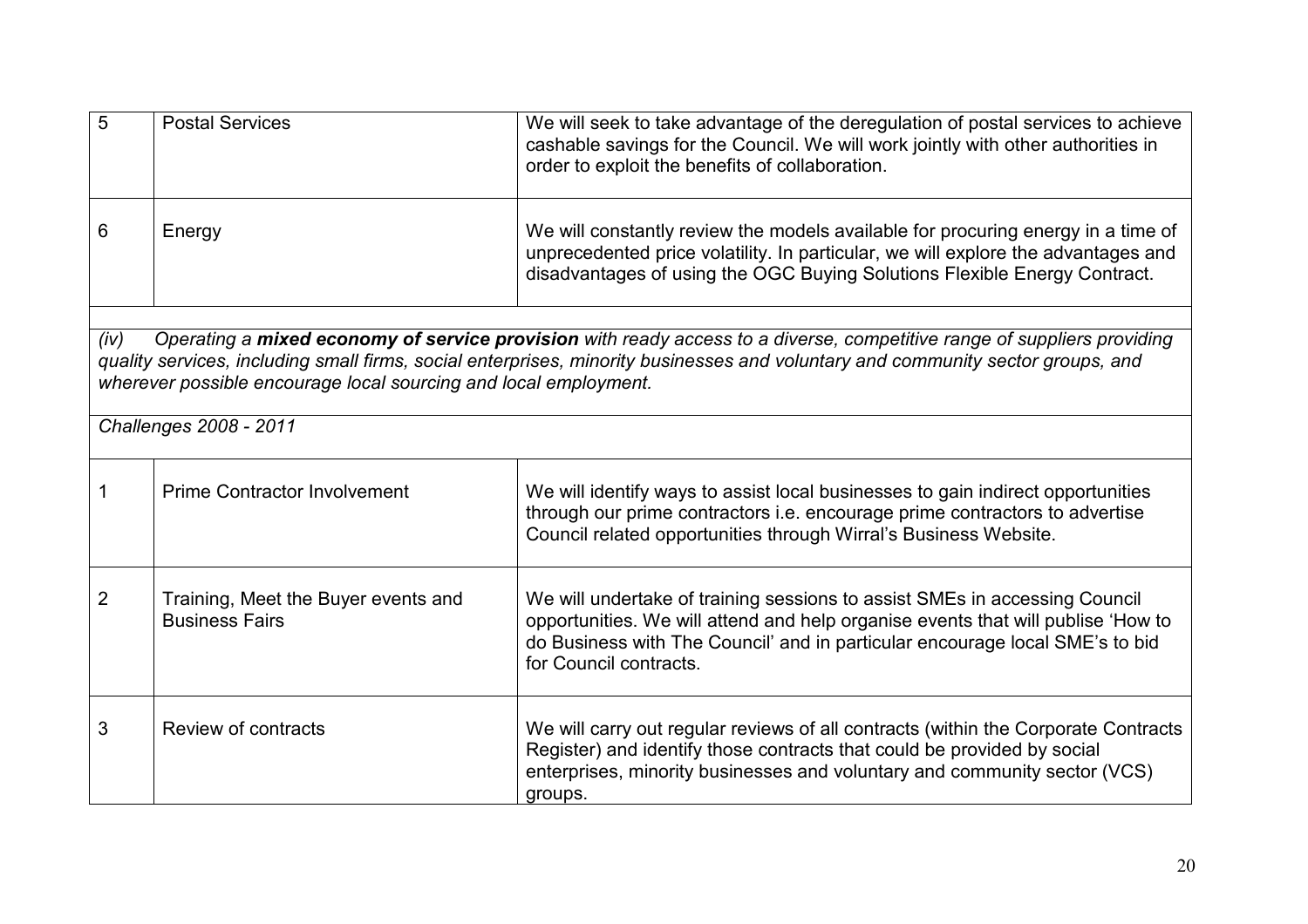| -4 | <b>Beacon Council liaison</b> | We will meet with Beacon Councils to determine how they have successfully<br>engaged with the VCS and assess how to implement their approach within<br>Wirral. |
|----|-------------------------------|----------------------------------------------------------------------------------------------------------------------------------------------------------------|

(v) Realising social, environmental and community benefits through our procurement activities, by developing socially responsible specifications, building social, environmental and community benefits into the evaluation process where appropriate and legal to do so, and working with suppliers and contractors post contract award to explore opportunities for bringing such benefits to the local community, including the introduction of the Construction Employment Integrator.

Challenges 2008 - 2011

| -1             | <b>Community Benefits</b>                 | We will explore ways in which to promote the inclusion of social and community<br>benefits into the procurement process. We will consider requesting optional,<br>priced proposals for the delivery of community benefits in the tender process<br>where appropriate. We will also establish a model for identifying the 'voluntary'<br>delivery of community benefits within the contracting process. |
|----------------|-------------------------------------------|--------------------------------------------------------------------------------------------------------------------------------------------------------------------------------------------------------------------------------------------------------------------------------------------------------------------------------------------------------------------------------------------------------|
| $\overline{2}$ | <b>Construction Employment Integrator</b> | We will include, in all major construction contracts the Construction<br>Employment Integrator to give young people to progress into career<br>opportunities. We will explore the possibility of extending this scheme into other<br>areas of Council contract activity.                                                                                                                               |

(vi) Demonstrating improvement in the equality of opportunity and the promotion of good relationships between people within a diverse community in all procurement activity.

Challenges 2008 - 2011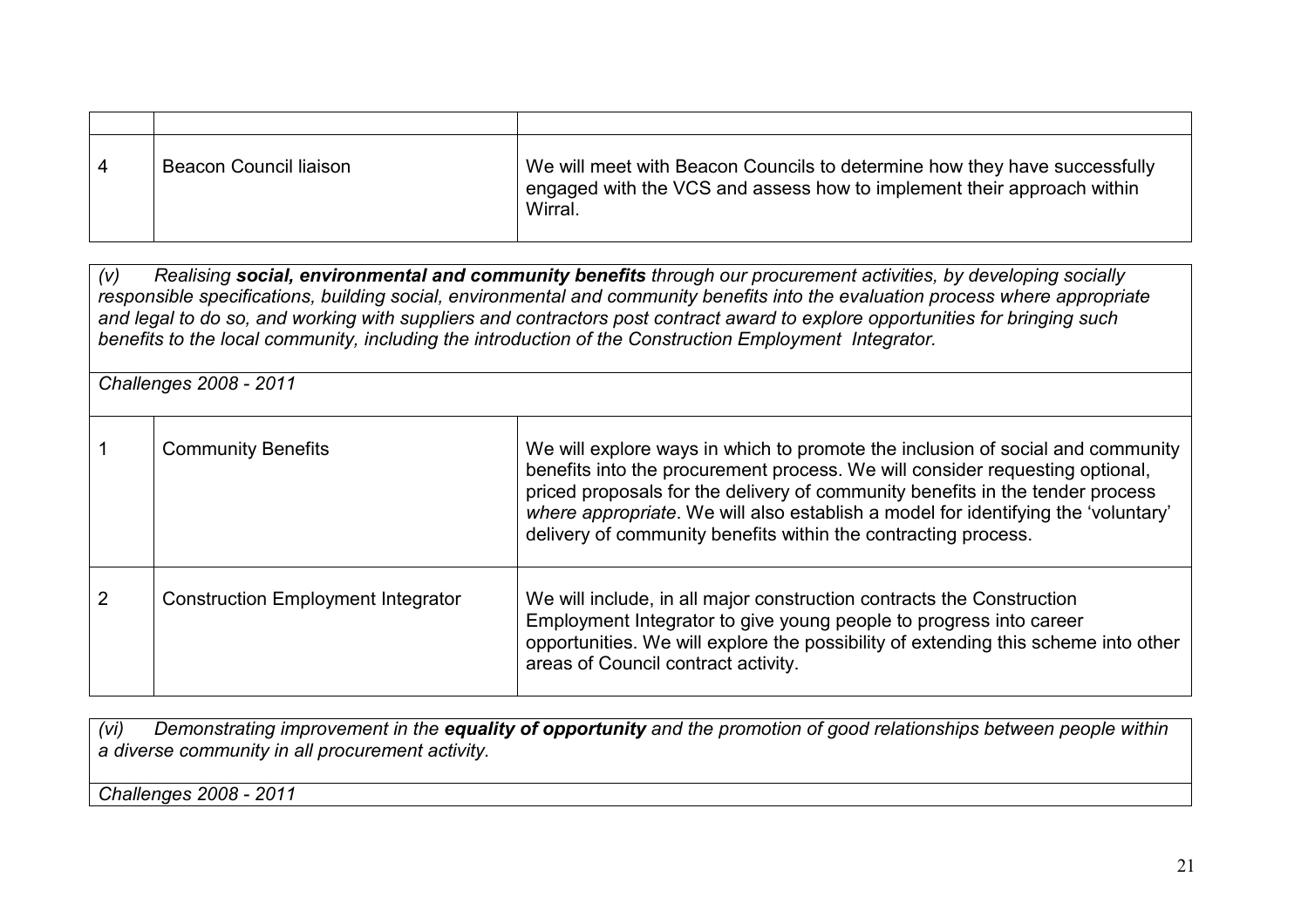|                                                                                                                                                                                                                                                                        | <b>Equality Standard for Local Government</b> | We will contribute to the Council's work towards achieving Levels 3/4/5 of the<br><b>Equality Standard for Local Government.</b>                                                                                                                     |
|------------------------------------------------------------------------------------------------------------------------------------------------------------------------------------------------------------------------------------------------------------------------|-----------------------------------------------|------------------------------------------------------------------------------------------------------------------------------------------------------------------------------------------------------------------------------------------------------|
| $\overline{2}$                                                                                                                                                                                                                                                         | 'A Framework for a Fairer Future'             | The governments new Equality Bill is due in 2009, we will ensure that all<br>Council procurement activity takes account of the new duty and is embedded<br>into our procurement culture.                                                             |
| 3                                                                                                                                                                                                                                                                      | Monitoring of Equality in Procurement         | We will produce and implement a new monitoring policy for Equalities in<br>Procurement and regularly report on compliance to the Council's Equalities<br>Corporate Improvement Group by January 2009.                                                |
| Achieving an efficient and effective procure to pay process, which minimises manual input, provides robust information<br>(vii)<br>on which procurement decisions can be made, and harnesses the latest e-procurement solutions to maximise benefit to the<br>Council. |                                               |                                                                                                                                                                                                                                                      |
| Challenges 2008 - 2011                                                                                                                                                                                                                                                 |                                               |                                                                                                                                                                                                                                                      |
| 1                                                                                                                                                                                                                                                                      | <b>Electronic Procurement Systems</b>         | We will ensure through market research, professional contacts and network<br>exchange that all new processes will be assessed and, where appropriate,<br>recommended for adoption, to support Wirral procurement in achieving<br>maximum efficiency. |
| 2                                                                                                                                                                                                                                                                      | e Payments                                    | We will explore all options for streamling payments processes including<br>electronic invoices, self billing and procurement cards and, recommend a plan<br>for implementation by December 2008.                                                     |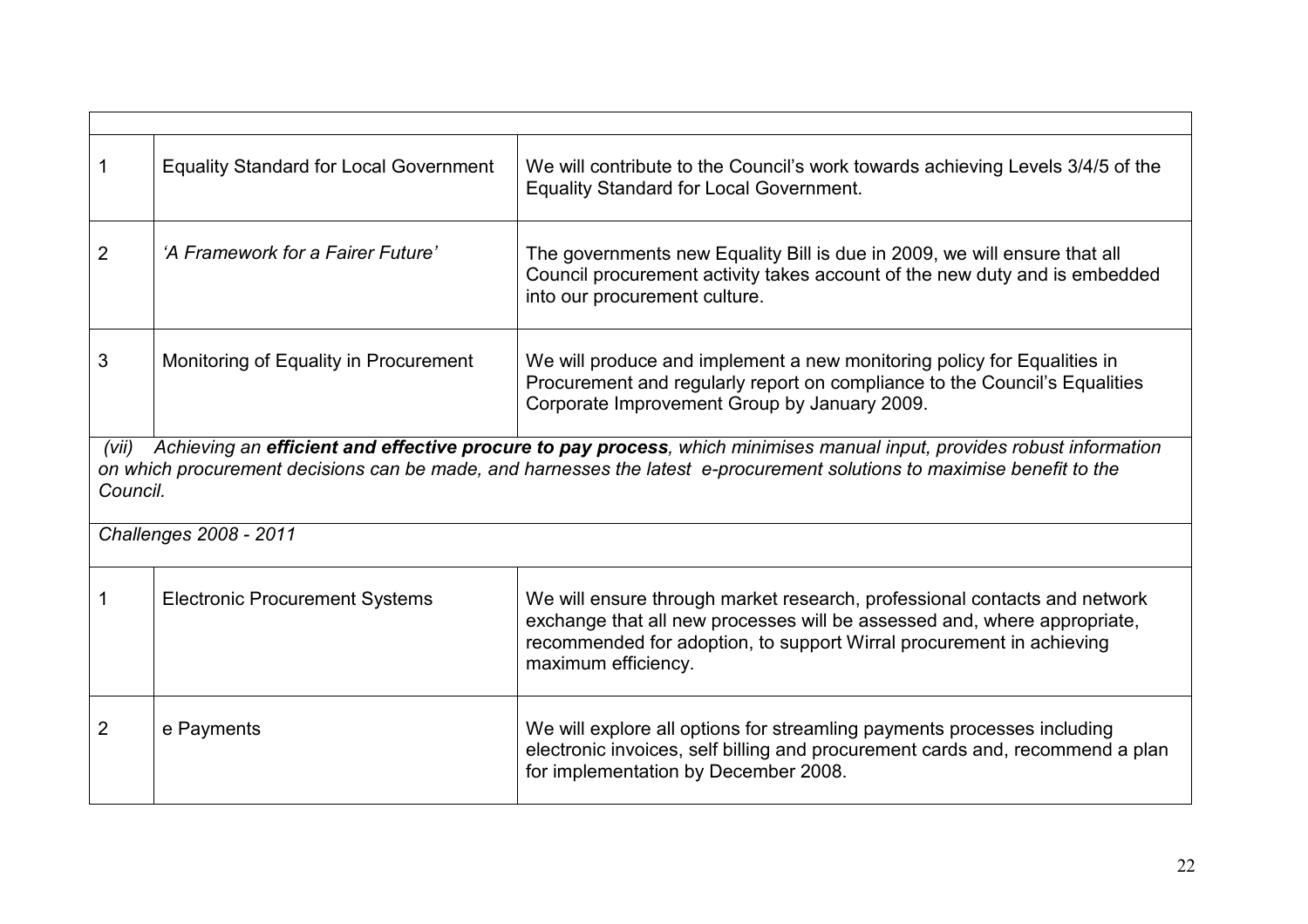|                | e Sourcing                          | Managing the procurement process is a costly and labour intensive process,<br>reducing manual input can release resources and make savings, we are<br>committed to researching the market an e Sourcing solution and making<br>recommendations by September 2008. |
|----------------|-------------------------------------|-------------------------------------------------------------------------------------------------------------------------------------------------------------------------------------------------------------------------------------------------------------------|
| $\overline{4}$ | Regional / Sub-regional Development | Developing a Merseyside Procurement electronic hub is essential if<br>collaboration is to succeed on Merseyside; Wirral is committed to supporting<br>this initiative and is leading the Group to deliver a strategy by November 2008.                            |

| (viii)Ensuring that all potential risks are identified within procurement processes and appropriately managed. |                                  |                                                                                                                                                                                                                                                                                                                                                        |
|----------------------------------------------------------------------------------------------------------------|----------------------------------|--------------------------------------------------------------------------------------------------------------------------------------------------------------------------------------------------------------------------------------------------------------------------------------------------------------------------------------------------------|
| Challenges 2008 - 2011                                                                                         |                                  |                                                                                                                                                                                                                                                                                                                                                        |
|                                                                                                                | <b>Risk Management</b>           | Generic procurement risks are dealt with as part of the Council's risk register.<br>However, for all major procurement projects, the identification and management<br>of specific risk will be part of the procurement process.                                                                                                                        |
|                                                                                                                | Training                         | We will produce a series of ongoing training days for Members and Officers<br>who are directly involved in high risk procurement projects.                                                                                                                                                                                                             |
| 3                                                                                                              | Supplier Relationship Management | The award of a contract after a successful tender exercise is not the end of the<br>procurement process; it is only the end of the beginning. We will have<br>procedures and processes in place that will mange our goods and service<br>providers to ensure that maxim benefits are realised from contracts and that<br>best value is being achieved. |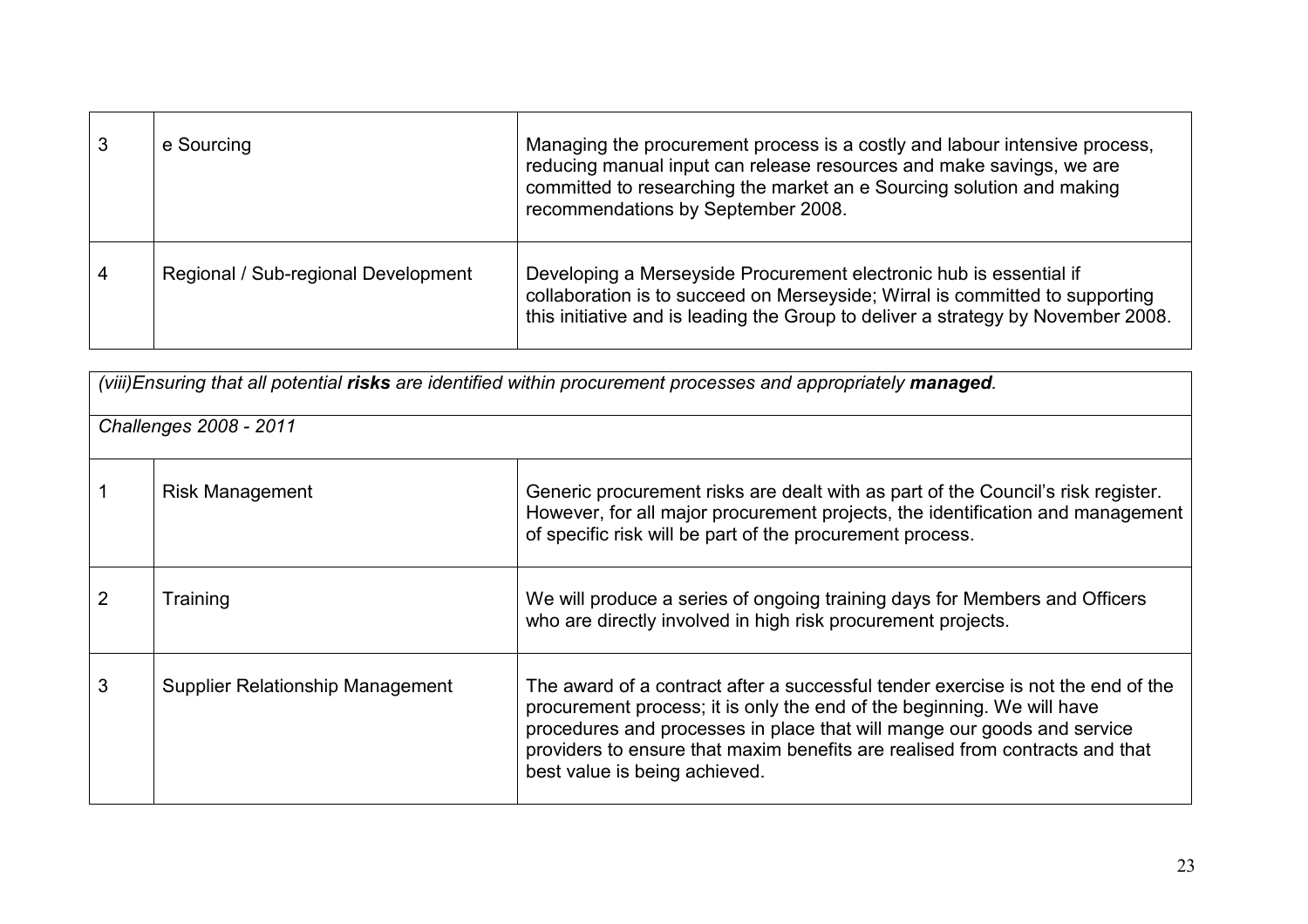(ix) Ensuring that all procurement **considers the environment** and, where appropriate, includes evaluation models that take<br>into account the Council's sustainable objectives.

Challenges 2008 - 2011

|                | <b>Environmental Assessment</b>       | We will carry out an environmental assessment of all our key products and<br>services and work with suppliers and contractors to reduce the negative<br>environmental impact of our procurement activities.                                                              |
|----------------|---------------------------------------|--------------------------------------------------------------------------------------------------------------------------------------------------------------------------------------------------------------------------------------------------------------------------|
| $\overline{2}$ | Fairtrade                             | We will increase the number of fair trade products purchased.                                                                                                                                                                                                            |
| 3              | Recycling                             | We will increase the number of recycled products purchased.                                                                                                                                                                                                              |
| 4              | <b>Evaluation Models</b>              | We will make environmental considerations a key part of the tender evaluation<br>process where this is appropriate.                                                                                                                                                      |
| 5              | Local Sourcing / Regulated deliveries | We will, where appropriate and within the a competitive process, encourage<br>both the use of local suppliers to reduce the environmental impact of movement<br>of goods and a logistical approach to minimise the number of supplier<br>deliveries to Council premises. |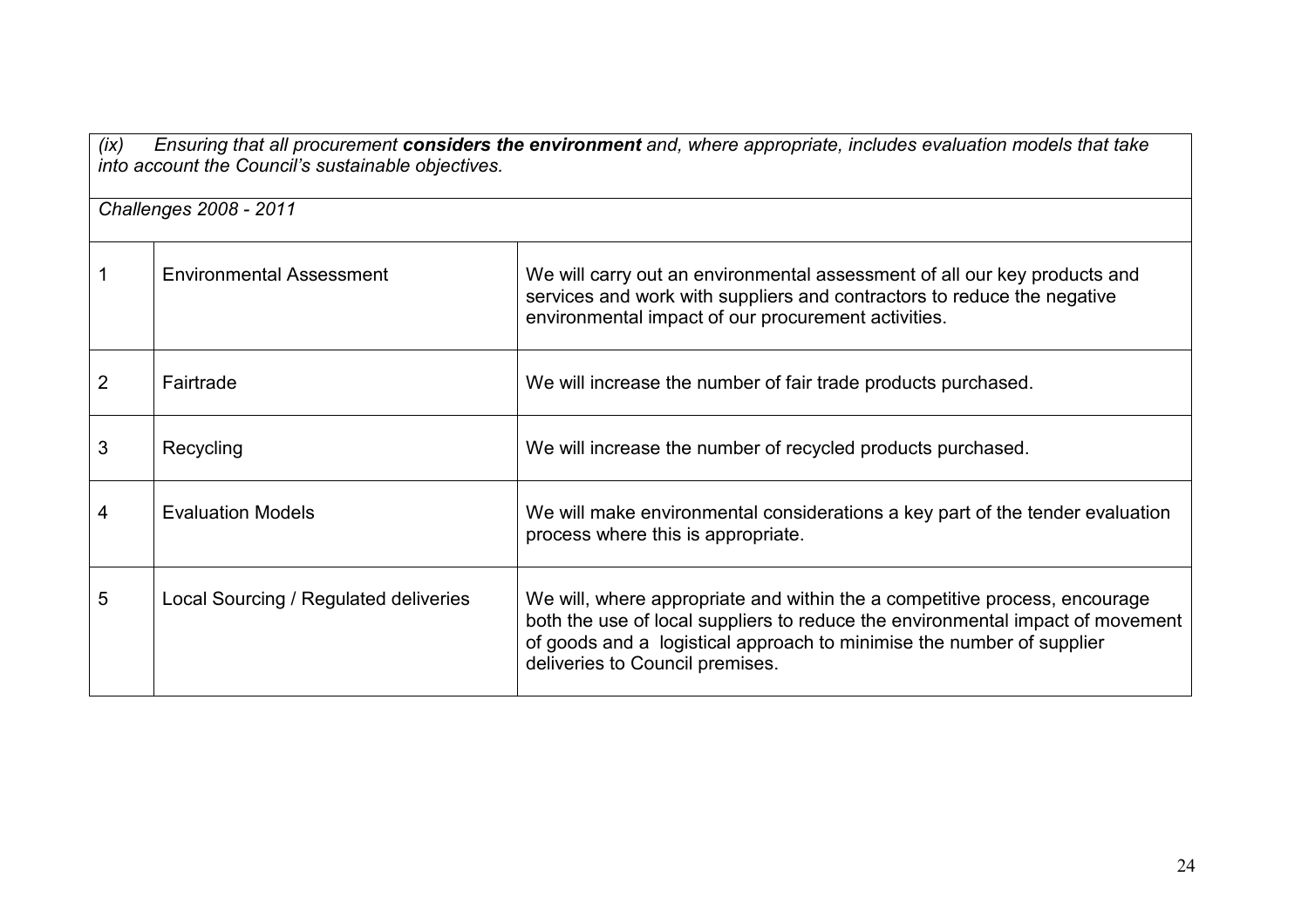| Achieving continuous improvement from all categories of procurement expenditure, by having a 'living' Procurement Strategy<br>(x)<br>and ensuring that all procurement activity is undertaken by informed, professional procurement staff. |                                  |                                                                                                                                                                                                                                                                                |  |
|--------------------------------------------------------------------------------------------------------------------------------------------------------------------------------------------------------------------------------------------|----------------------------------|--------------------------------------------------------------------------------------------------------------------------------------------------------------------------------------------------------------------------------------------------------------------------------|--|
| Challenges 2008 - 2011                                                                                                                                                                                                                     |                                  |                                                                                                                                                                                                                                                                                |  |
|                                                                                                                                                                                                                                            | <b>Professional Procurement</b>  | All procurement staff will have the appropriate, professional qualification,<br>Membership of the Chartered Institute of Purchasing and Supply, and we are<br>committed to the provision of professional training to provide professionally<br>qualified staff for the future. |  |
|                                                                                                                                                                                                                                            | <b>Procurement Practioners</b>   | We are committed to producing annual training plans for all Members and<br>Officers involved in the procurement process. This will be reviewed at the<br>beginning of each financial year and submitted to the Corporate Improvement<br>Group for approval.                    |  |
| 3                                                                                                                                                                                                                                          | Sub-regional / Regional Training | We will support the adoption of a sub-regional / Regional training programme to<br>be produced annually commencing in November 2008.                                                                                                                                           |  |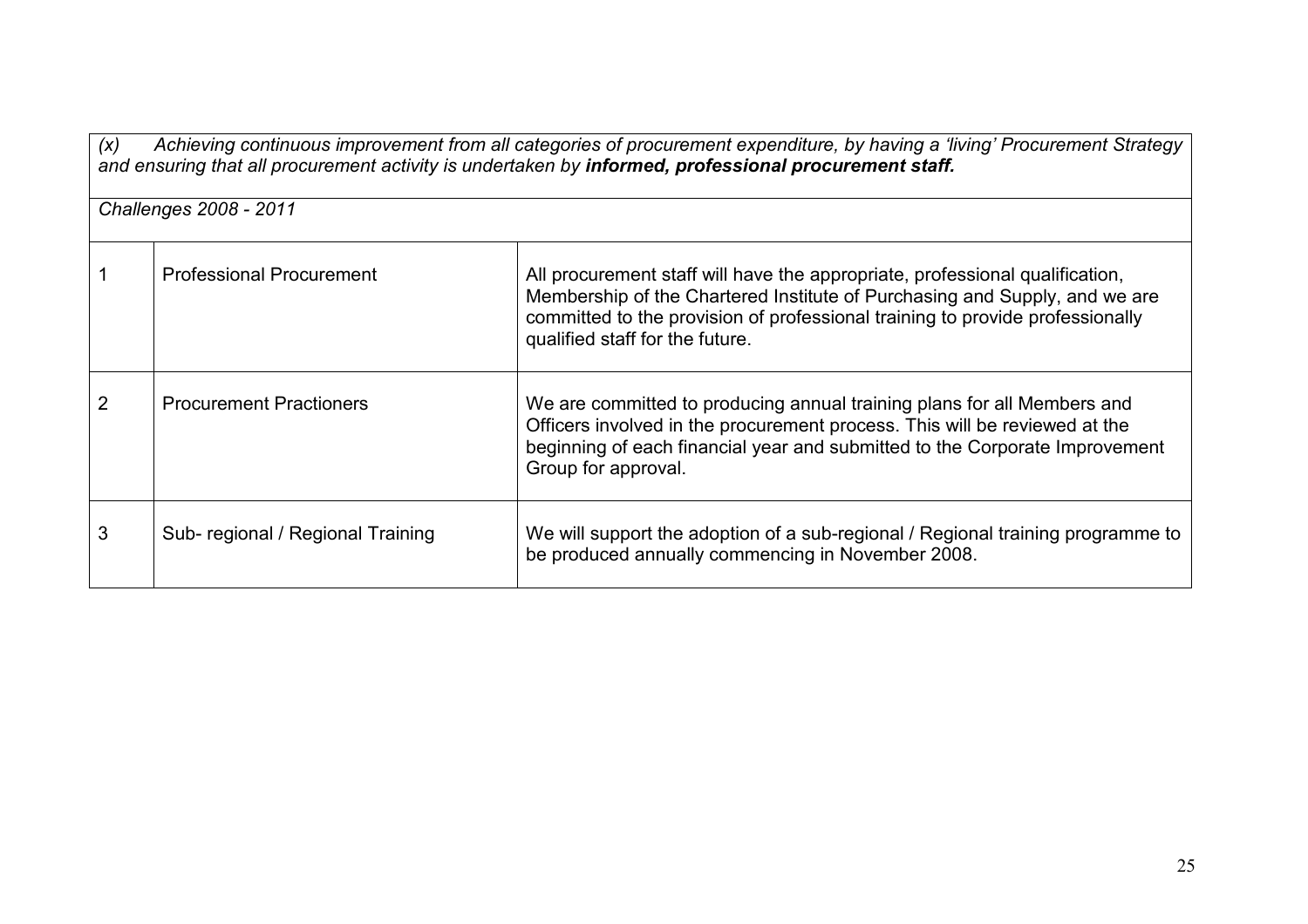#### APPENDIX B

#### CORPORATE PROCUREMENT STRATEGY OPTIONS FOR SERVICE DELIVERY

#### 1. PURPOSE

1.1. The purpose of this Appendix to the Procurement Strategy is to contribute to the achievement of Best Value in the provision of local services by setting out the approach to be taken in considering the options for service delivery.

#### 2. OPTIONS

- 2.1. All service delivery options and available partners will be considered.
- 2.2. The main options for the future provision of services are (but not necessarily restricted to):
	- Tendering (including partnering) of all or part of the service with or without an "in house" bid.
	- Retention of existing service provision by renegotiating with the current service provider.
	- Joint commissioning for delivery of the service, e.g. with another Local Authority.
	- Joint ventures.
	- Creation of a public-private partnership for all or part of the service.
	- <sup>l</sup> Voluntary transfer of the service to another provider.
	- Cessation of the service in whole or in part.
	- A solution that involves a combination of the above options.

The choice of options and available partners will depend upon the outcome of the review process which will explore the full range of practical alternative provision.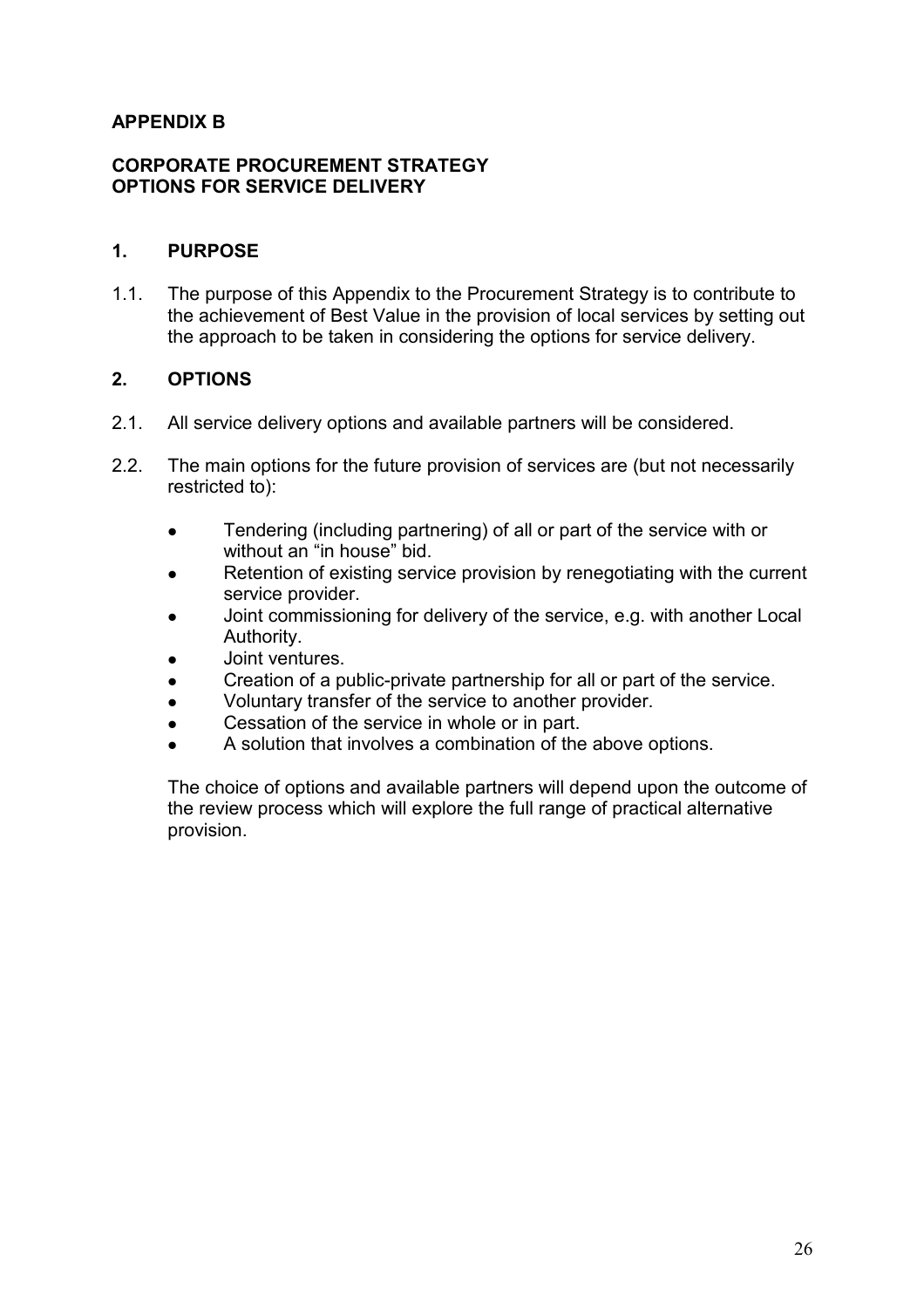| <b>Efficiency and Integrity</b> | We will ensure the best use of human, financial<br>and physical resources, through effective corporate<br>management.                                                                                                                                                                                                   |
|---------------------------------|-------------------------------------------------------------------------------------------------------------------------------------------------------------------------------------------------------------------------------------------------------------------------------------------------------------------------|
| <b>Excellence of Service</b>    | We will continue to provide value for money whilst<br>achieving higher standards of quality and<br>accessibility within services that offer real<br>consumer choice.                                                                                                                                                    |
| Ownership and Inclusivity       | We will promote the Community Vision to all<br>partners and their staff and encourage them to<br>support and own it.                                                                                                                                                                                                    |
| Openness and Inclusivity        | We will ensure that stakeholders, potential and<br>existing, can have confidence in the decision-<br>making and management processes of the<br>Partnership by being open, inclusive and providing<br>access to full, accurate and clear information.                                                                    |
| Value for Money                 | Provide better value for money in the delivery of<br>the Community Plan objectives by exploring<br>innovative and cost effective ways to procure<br>goods, works and service through a strategic,<br>needs led, continuously improving mixed economy<br>of service provision and working in partnership with<br>others. |

#### Factors to be taken into account

- 3.1. The main factors that will be taken into account are:
	- The impact and importance of the service in delivering the Council's vision and considerations of core services.
	- <sup>l</sup> Views of current service users and potential users, Council Tax payers, partners and businesses.
	- Capital Needs potential for funding of capital investment by the private sector.
	- Evidence of efficiency and effectiveness of the current provider in comparison with other providers and the potential for improvement.
	- The degree of competition in the market place and the availability of quality and reputable service providers.
	- The use of Trading Powers by the Council in collaboration with other Councils.
	- The potential for working with the future provider to deliver innovative approaches and continuous improvement.
	- The balance of potential costs and benefits in any change including the impact on the local economy and employment.
	- 'Whole life' costs and overall consideration of quality and price.
	- Evidence of economies or diseconomies of scale.
	- The ease of specifying the service and managing it.
	- Consideration of the potential risks associated with each option.
	- Supply of specialist skills and resources.
	- Considerations of equality.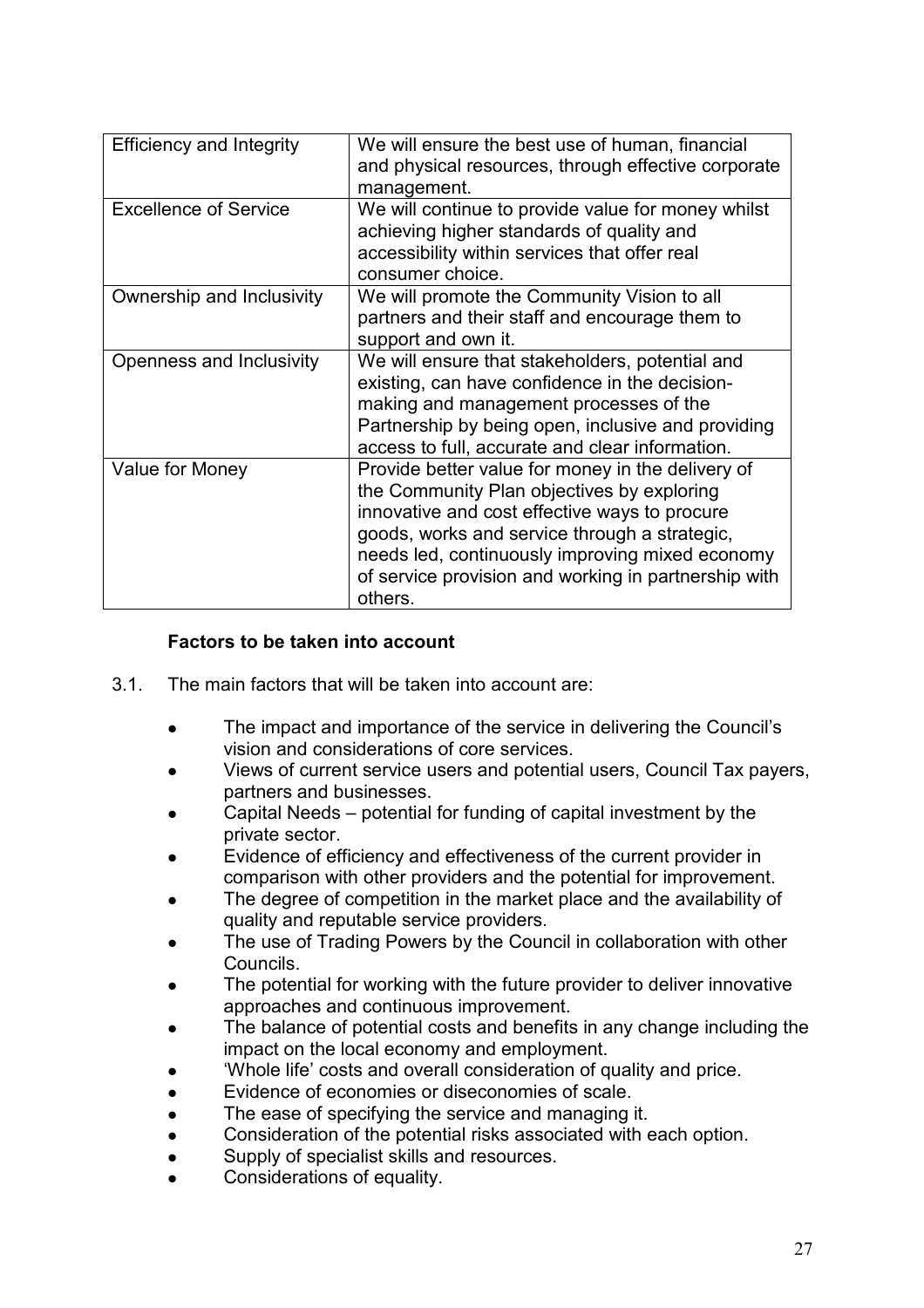<sup>l</sup> Considerations of sustainability and long-term impact in financial and environmental terms.

#### 4. Framework for dealing with Procurement

- 4.1. The Procurement process will consist of the following key stages described as the Procurement Cycle:-
	- **.** Identify the need which may come from Performance Improvement Reviews, Policy Reviews, Inspection Reports, Consultation Outcomes and includes the development of the programme or project brief.
	- Develop the Business Case in which all options are identified and appraised together with affordability, achievability and value for money established.
	- **Define the procurement approach in which the Procurement Strategy** is developed including timescales, resources, procurement regulations, market research/market development and specification issues.
	- Appraisal of supplier/provider which includes the process of advertising and identifying a shortlist of suppliers.
	- **Tender evaluation** with selection based on best value criteria including consideration of whole life implications.
	- Awarding and implementing the contract which includes seeking members' approval, preparing for service delivery, performance monitoring and reporting procedures, TUPE implications (if any).
	- Managing the contract to ensure service delivery and achievement of expected benefits, continuous improvement and completion of post implementation reviews.
	- **Evaluating the benefits** prior to retender or extension of contract (if allowed) together with reviewing and updating the business case.